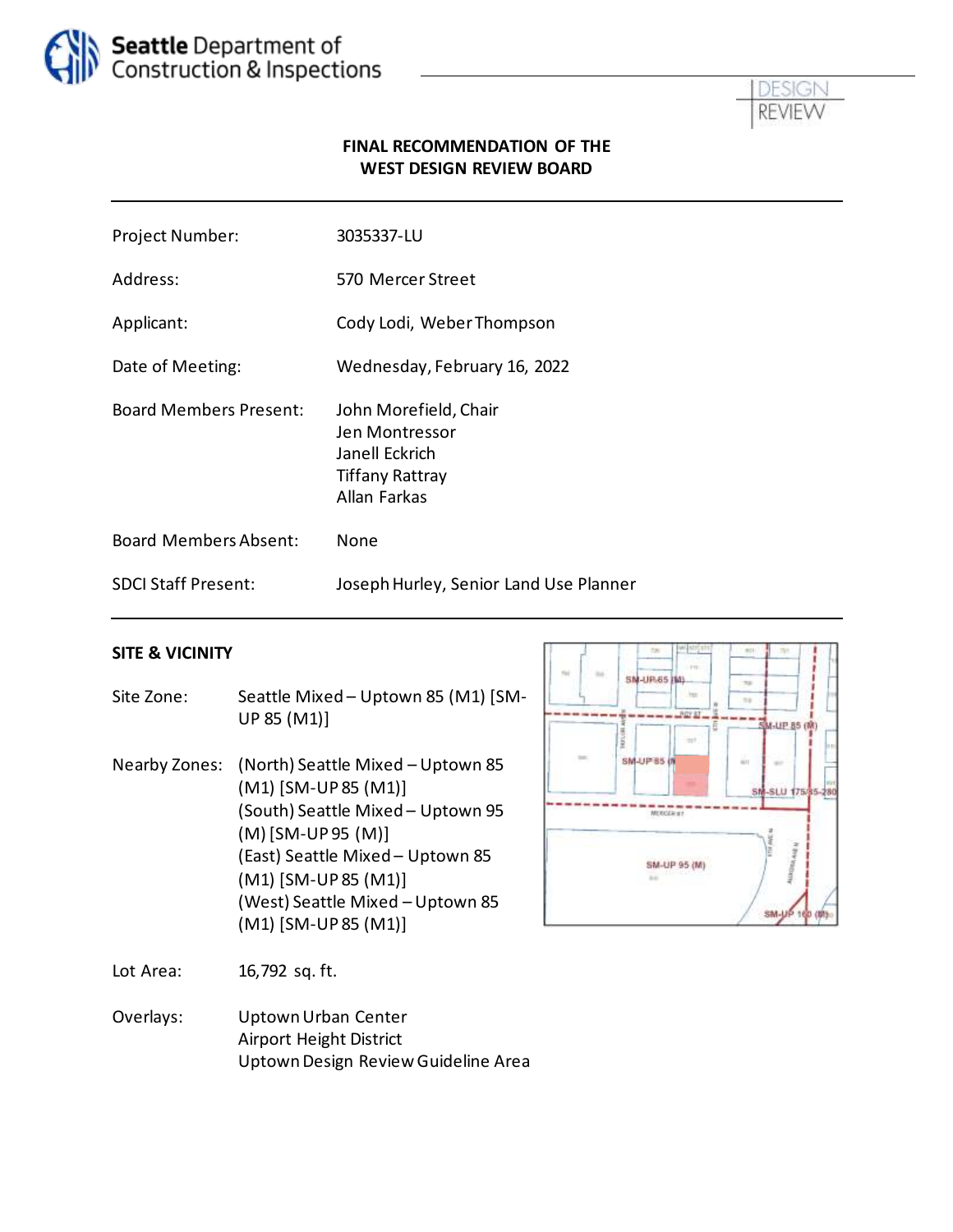#### **Current Development:**

The subject site is comprised of three existing tax parcels currently developed with two commercial structures built in 1946 and 1981. The site is elevated above the public right-of-way to the south approximately eight feet but is otherwise generally flat.

#### **Surrounding Development and Neighborhood Character:**

The subject site lies along 6<sup>th</sup> Ave N from Mercer St to Roy St. in the Uptown Urban Center. Adjacent to the site are a hotel to the east, an office building to the south across Mercer St, and a childcare facility to the west.  $6^{\text{th}}$  Ave N and the alley west of the site terminate at the south end of the block where the site is elevated above principal arterial Mercer St due to the topography change for the underpass at Aurora Ave N one block to the east. Mercer St and Aurora Ave N support high volumes of vehicular activity, and additionally intersect with pedestrian and bicycle circulation routes. The vicinity includes a range of uses, including mixeduse, multi-family residential, office, research, commercial, hospitality, and educational. The site is situated between Lake Union to the northeast and the Seattle Center and Space Needle to the southwest and is between the civic performing arts venues in Lower Queen Anne and the science and research facilities concentrated in South Lake Union.

This location is a gateway to the South Lake Union neighborhood. Building forms transition in size from smaller residential structures in the north to larger block-length commercial and multifamily developments moving south. Buildings range from one to 14 stories in height. No one architectural style dominates, with a mix of modern mid-and highrise developments replacing turn of the century lowrise structures and parking lots, lending a more transitional character. Newer designs include heavy glazing, rectilinear forms, vertical emphasis, and pops of color. The area was rezoned from Neighborhood Commercial 3-40 to Seattle Mixed – Uptown 85 (M1) on 11/10/17. Multiple projects in the vicinity are currently in review or under construction for proposed development, including 601 Dexter Ave N, 700 Dexter Ave N, 701 Dexter Ave N, and 701 Valley St.

#### **Access:**

Vehicular access is proposed from the alley. Pedestrian access is proposed from 6<sup>th</sup> Ave N.

#### **Environmentally Critical Areas:**

There are no mapped environmentally critical areas located on the subject site.

#### **Background Info:**

On April 27, 2020, the Seattle City Council passed emergency legislation [Council Bill 119769](http://seattle.legistar.com/LegislationDetail.aspx?ID=4412039&GUID=190D5862-8B41-486F-BFEE-F3CE7DDE6F00&Options=ID%7cText%7c&Search=119769&FullText=1) which allows projects subject to full design review to opt into Administrative Design Review temporarily. As one of the projects impacted by Design Review Board meeting cancellations, this project elected to make this change for the first Early Design Guidance review.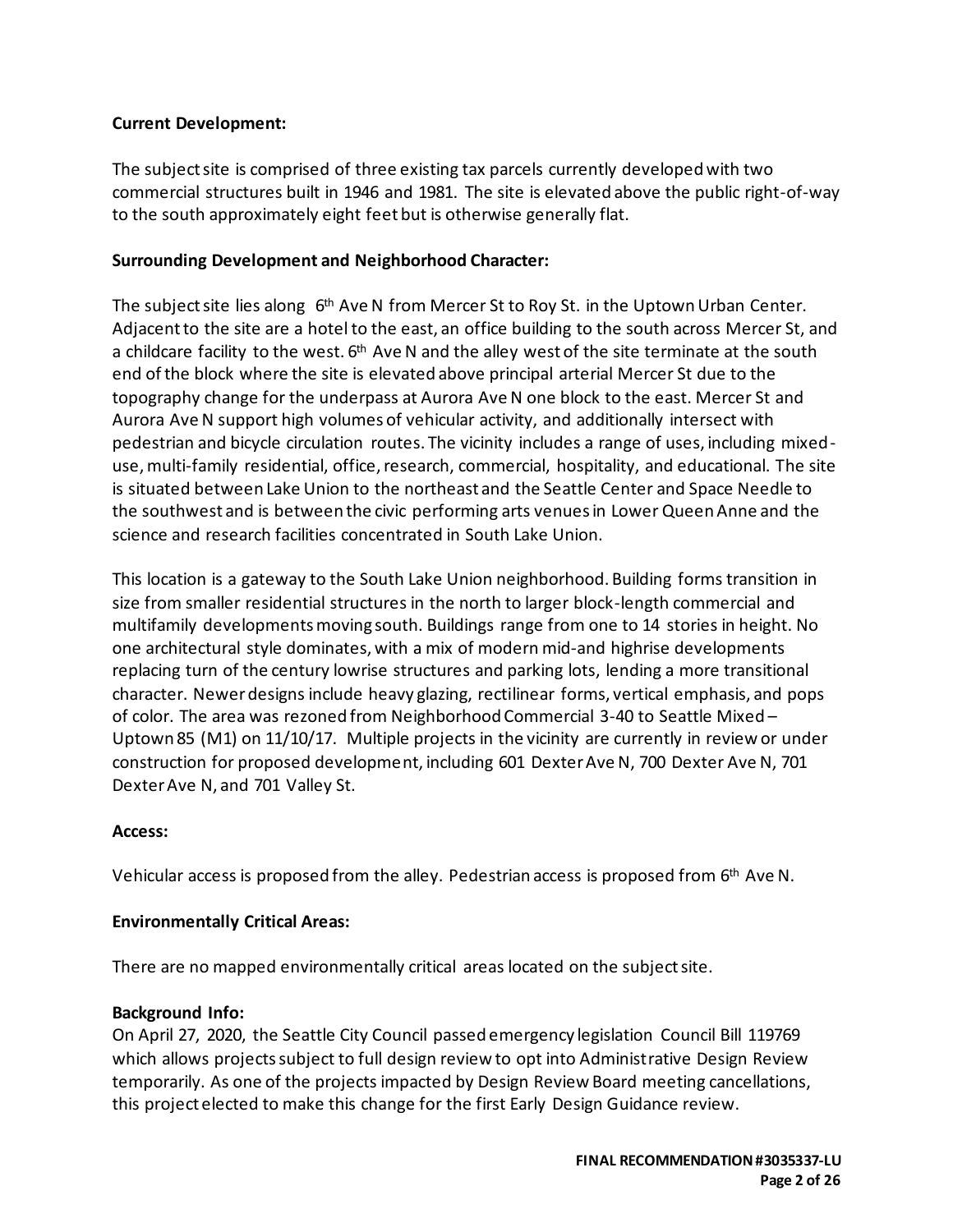This project came before the West Board for Recommendation on May 5th, 2021, and the Board recommended approval of the project. Since that time the development site has grown to include the adjacent parcel to the north and a larger project is now proposed, per the description and documents. The project returned before the West Board for an additional Recommendation meeting on February 16th, 2022.

### **PROJECT DESCRIPTION**

Land use application to allow an 8-story office building with retail. Parking for 169 vehicles proposed. Existing buildings to be demolished. Early Design Guidance conducted under 3035400-EG. This project is participating in the Living Building Pilot Program.

The design packet includes materials that are available online by entering the record number at this website:

[http://www.seattle.gov/DPD/aboutus/news/events/DesignReview/SearchPastReviews/default.](http://www.seattle.gov/DPD/aboutus/news/events/DesignReview/SearchPastReviews/default.aspx) [aspx](http://www.seattle.gov/DPD/aboutus/news/events/DesignReview/SearchPastReviews/default.aspx)

The packet is also available to view in the file, by contacting the Public Resource Center at SDCI:

**Mailing Public Resource Center Address:** 700 Fifth Ave., Suite 2000 P.O. Box 34019 Seattle, WA 98124-4019

**Email:** [PRC@seattle.gov](mailto:PRC@seattle.gov)

## **ADMINISTRATIVE EARLY DESIGN GUIDANCE August 7, 2020**

#### **PUBLIC COMMENT**

SDCI staff received the following design related comments:

- Applauded the project for taking part in the Living Building Pilot Program.
- Felt the eight-story height is out of scale for the neighborhood.
- Stated the proposed building will be highly visible due to its proximity to Mercer St.
- Suggested a generous setback to minimize blocked views.

SDCI received non-design related comments concerning views and traffic.

One purpose of the design review process is for the City to receive comments from the public that help to identify feedback and concerns about the site and design concept, identify applicable Seattle Design Guidelines and Neighborhood Design Guidelines of highest priority to the site and explore conceptual design, siting alternatives and eventual architectural design. Concerns with off-street parking, traffic and construction impacts are reviewed as part of the environmental review conducted by SDCI and are not part of this review.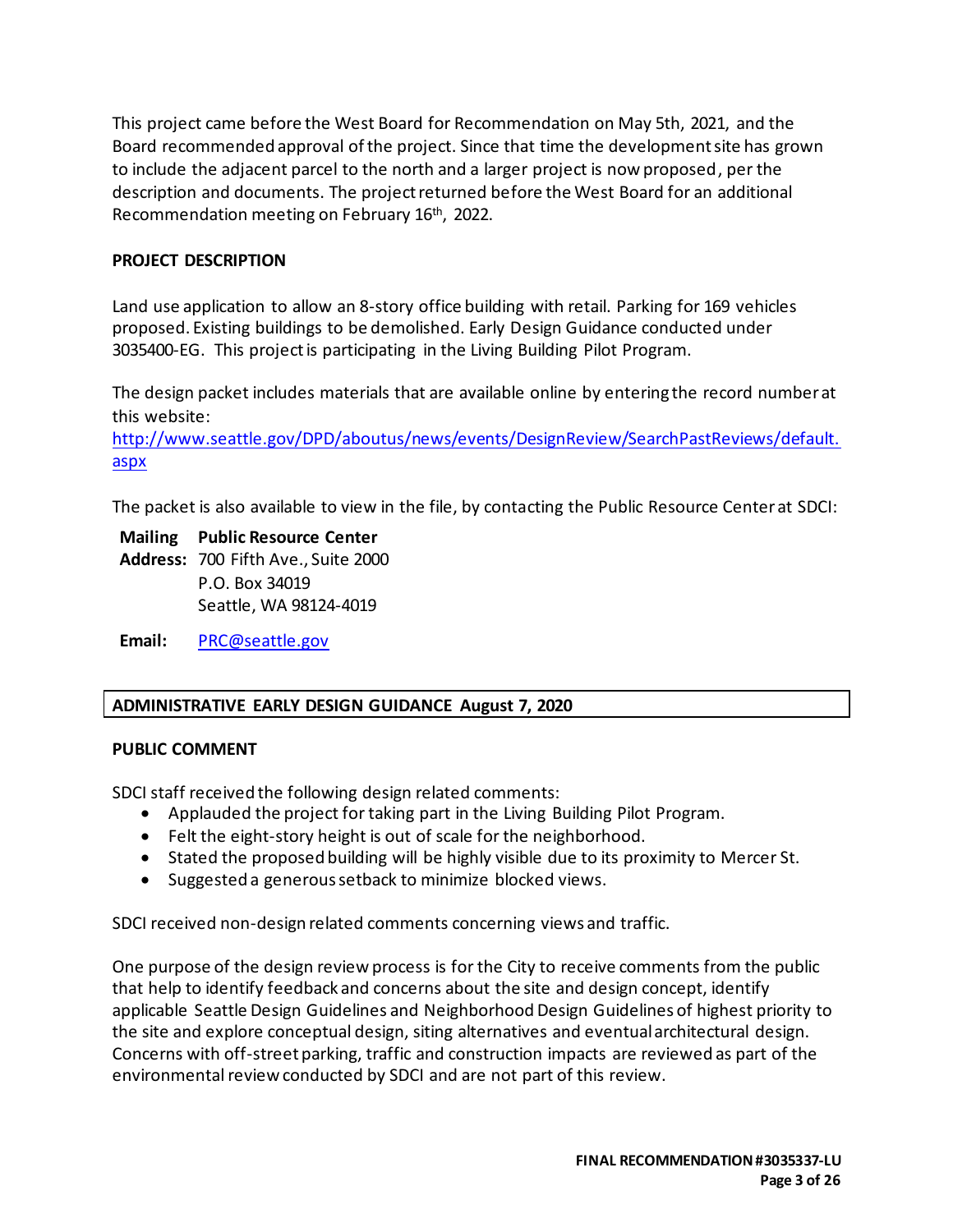All public comments submitted in writing for this project can be viewed using the following link and entering the record number[: http://web6.seattle.gov/dpd/edms/](http://web6.seattle.gov/dpd/edms/)

## **PRIORITIES & RECOMMENDATIONS**

After visiting the site, considering the analysis of the site and context provided by the proponents, and hearing public comment, Staff providesthe following siting and design guidance.

## **ADMINISTRATIVE EARLY DESIGN GUIDANCE**

# **1. Living Building**

- a. Green Team Staff notes that the packet provides an acceptable level of detail for EDG stage of Living Building Pilot Program (LBPP) review, including an outline the LBPP requirements, the intended Petals and corresponding Imperatives, and strategies to achieve them.
- b. Staff appreciates the inclusion of this material in the packet but also notesthat these sheets are the only indication (aside from the additional story and SBO departure request) that this project has any particular sustainability goals or Living Building intentions. Given the significance of these choices on the design, staff suggests using those programmatic elementsto help shape the massing strategy. (CS1, DC2)

# **2. Site and Context**

a. Staff acknowledgesthe challenges and constraints associated with this site, including the termination of  $6<sup>th</sup>$  Avenue N, the narrow elevated sidewalk at the south property line, the power lines at  $6<sup>th</sup>$  Avenue N and the high visibility of this corner site from Mercer Street. Staff notes that these challenges can also be seen as opportunities and encourages the development of a unique design solution that is tied to this particular site and context. (CS2, CS3, DC2)

## **3. Mercer Street**

a. Staff notesthe high volume of automobile, bicycle and (increasingly) pedestrian traffic at Mercer Street. The close proximity and slight elevation of this site will give this project a monumental appearance from Mercer Street. This degree of visibility and architectural presence will require a design solution of the highest quality. (CS2- A-2)

# **4. Massing and Design Concept**:

- a. Staff agrees that the deployments of small variations in exterior expression on a virtually unchanged form shown in this packet do not constitute three distinct schemes and the stated design concepts/precedent images are not evident in the three options. Staff therefore directs the project to return for a second EDG review. Provide at least two additional distinct massing alternatives with a clearly demonstrated design concepts in the next EDG packet. (DC2)
- b. Staff appreciates the additional level of architectural detail brought to the three schemes and the intent to create a composition of distinctly legible elements but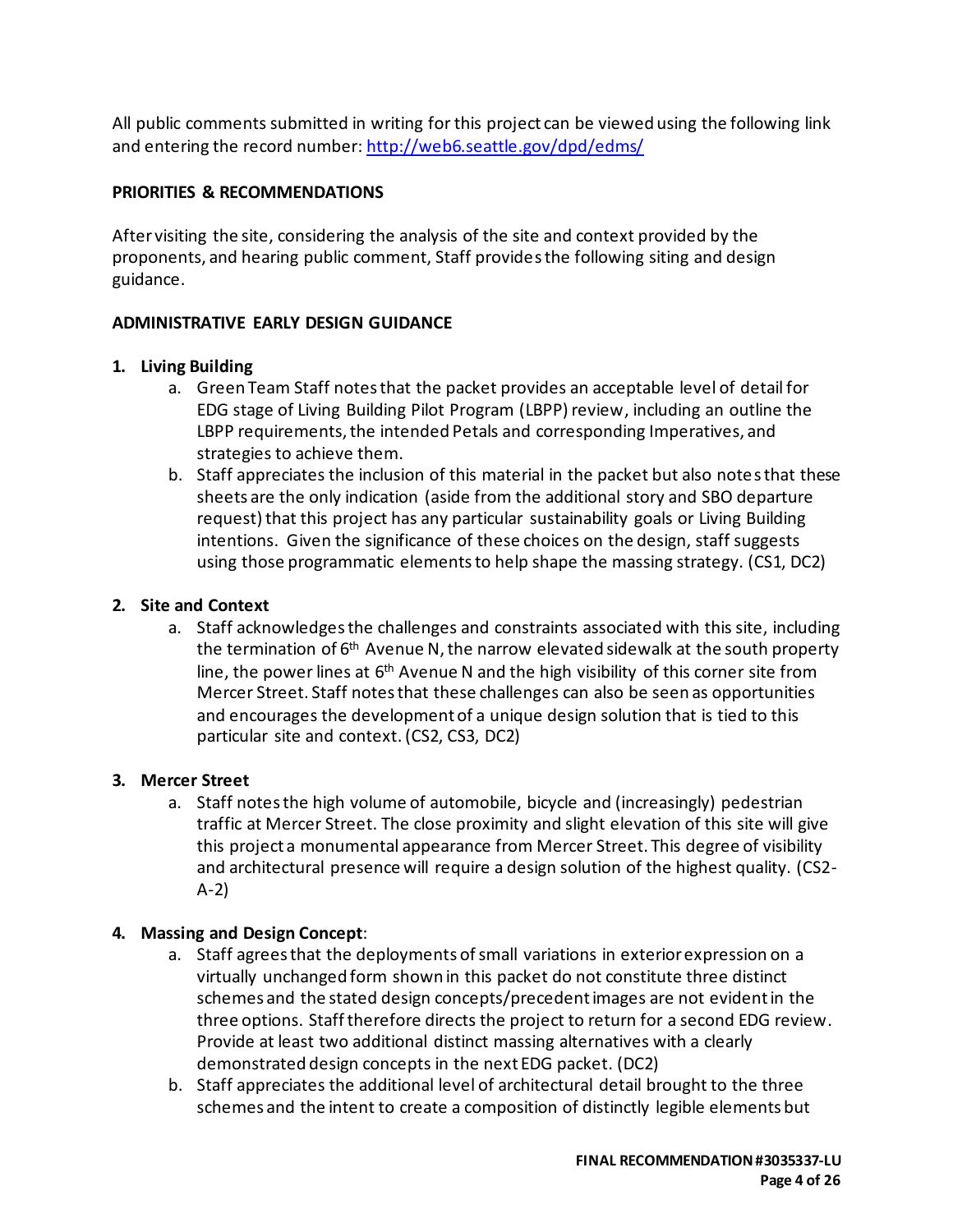finds the very small changes in plane, parapet height and exterior expression to be insufficient to achieve this result. The architectural detail and treatments should be accompanied by both massing moves and articulation of the facades. (DC2-A, DC2-B)

c. Staff appreciates the inclusion of inspirational precedent images on page 17 and encourages their use as generators of a compelling design concept. (DC2)

#### **SECOND EARLY DESIGN GUIDANCE November 18, 2020**

#### **PUBLIC COMMENT**

The following public comments were offered at this meeting:

- Concerned by the proliferation of glass boxes in Seattle.
- Suggested brick cladding with punched openings.
- Requested more and larger open space at ground level to draw pedestrians to this block.
- Supported the Mercer Street balconies and suggested increasing their size and distinction.
- Expressed support for the pedestrian amenities that this project would bring to the neighborhood.

SDCI staff did not receive any design related comments prior to the meeting.

One purpose of the design review process is for the City to receive comments from the public that help to identify feedback and concerns about the site and design concept, identify applicable Seattle Design Guidelines and Neighborhood Design Guidelines of highest priority to the site and explore conceptual design, siting alternatives and eventual architectural design. Concerns with off-street parking, traffic and construction impacts are reviewed as part of the environmental review conducted by SDCI and are not part of this review.

All public comments submitted in writing for this project can be viewed using the following link and entering the record number[: http://web6.seattle.gov/dpd/edms/](http://web6.seattle.gov/dpd/edms/)

## **PRIORITIES & BOARD RECOMMENDATIONS**

After visiting the site, considering the analysis of the site and context provided by the proponents, and hearing public comment, the Design Review Board members provided the following siting and design guidance.

- **1. Massing Schemes:** The Board noted previous guidance from staff regarding the lack of significant differences in the massing of the three proposed schemes and considered at some length the question of whether the project could be moved forward with guidance or be brought back for further EDG review to provide three clearly differentiated massing options.
	- a. The Board was unanimously concerned by the limited magnitude of proposed massing offsets in all of the schemes, agreeing that a project of this size required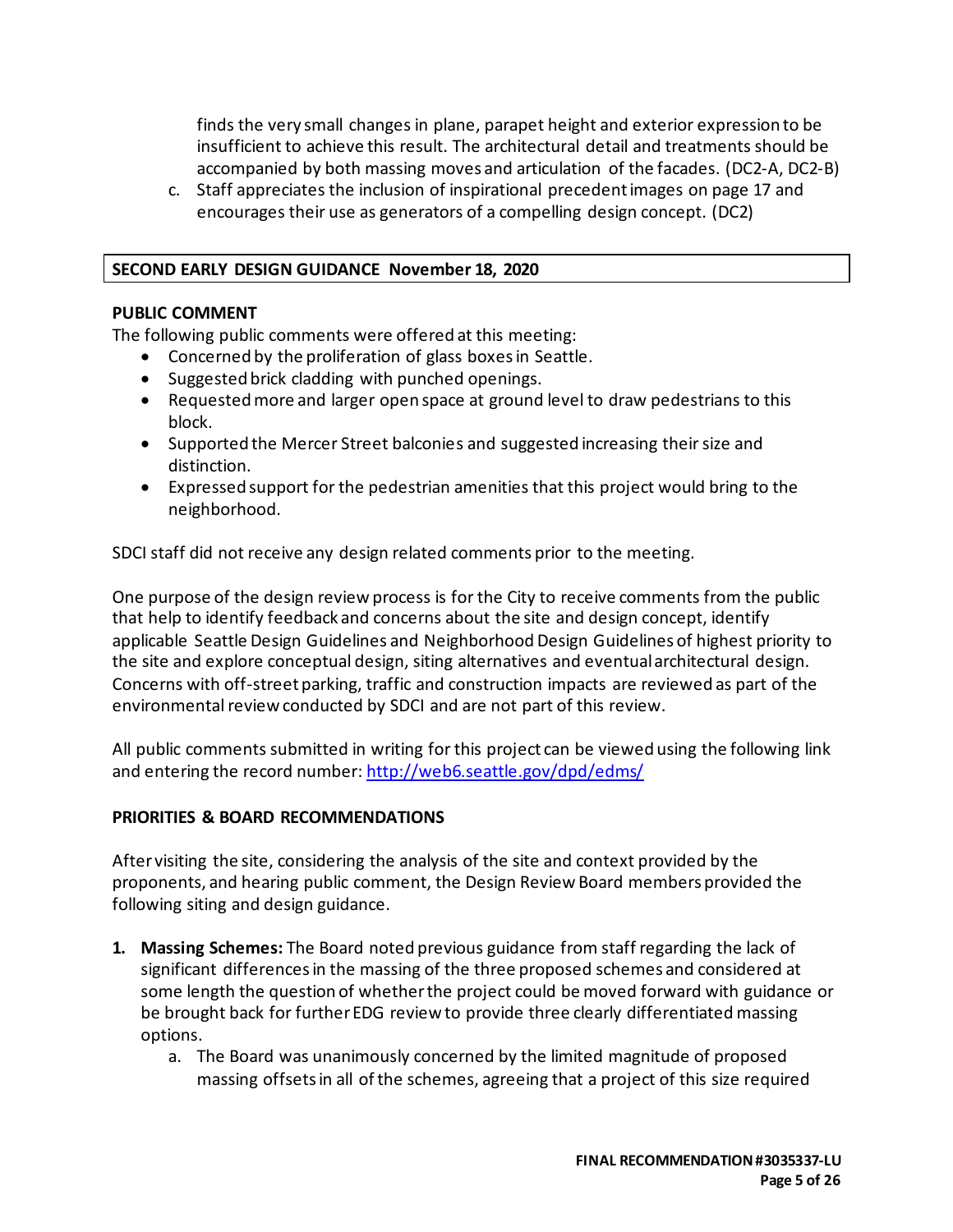massing definition and noting the potential for this project to read as two undifferentiated boxes. (CS2, CS3, DC2)

- b. The Board acknowledged existing site constraints had contributed to the limited options presented and agreed that there were aspects in the schemes that were on track to evolve and agreed that the project could move forward with guidance. (CS2, CS3, DC2)
- c. After deliberation and discussion, the five Board members agreed that although not a strong preference, Massing Concept C (Pivot) had the best potential to positively evolve and be supported at the next review phase. The Board noted the pattern of facade modulation, projecting balconies, street edges and roof expression in particular as design elements that, if strengthened, could result in a design with a clear architectural concept that respondsto context. (DC2, DC4, CS3, PL3, CS2)

#### **2. Site and Context**

a. The Board agreed that the connection between context and architectural composition was unclear on the two less-visible elevations at west and north, and that these should be developed to be both clearly connected to their unique contexts and to the overarching design concept as articulated on the more prominent south and east elevations. (CS2, CS3, DC2, DC2-B-1)

#### **3. Massing and Design Concept**:

- a. The Board agreed that their support for Massing Concept C (Pivot) was predicated on strengthening the legibility of the massing elements which will likely require more significant changes in plane than currently proposed. (DC2)
- b. The Board noted again the importance of creating distinction in the expression of the project's compositional componentsto create the recognizable elements at multiple levels of scale called for in the Guidelines. (DC2, DC2.1-6)
- c. The Board agreed that this could be achieved in a number of ways but likely would require the combination of multiple strategies including an increase in the magnitude of the massing offsets, strengthening discrete elements (balconies, roof, etc.), and the development of distinctly different architectural expressions for the compositional elements using material, fenestration pattern, and depth, shadow and texture. (DC2, DC2-1, DC2-5, DC2-6)
- d. The Board questioned the choice to 'return'the solarium roof down the north elevation (p.51, view from 6th) as it seemed to weaken the strong expression of this element. (DC2, DC4)
- e. The Board recognized the projects location above or away from well-travelled pedestrian routes, noted the project's participation in the Living Building Pilot Program and echoed public comment in suggesting a bolder approach to the design of this project that would make it a destination in the neighborhood. (CS2, CS3, DC2)
- f. The Board appreciated the recognition demonstrated in the packet of the understory (the elements visible from street level, looking up) and their expectation of strong design choices and complete details of how this important feature will be realized for the next review phase. (DC2, DC2-2, DC2-4-i.)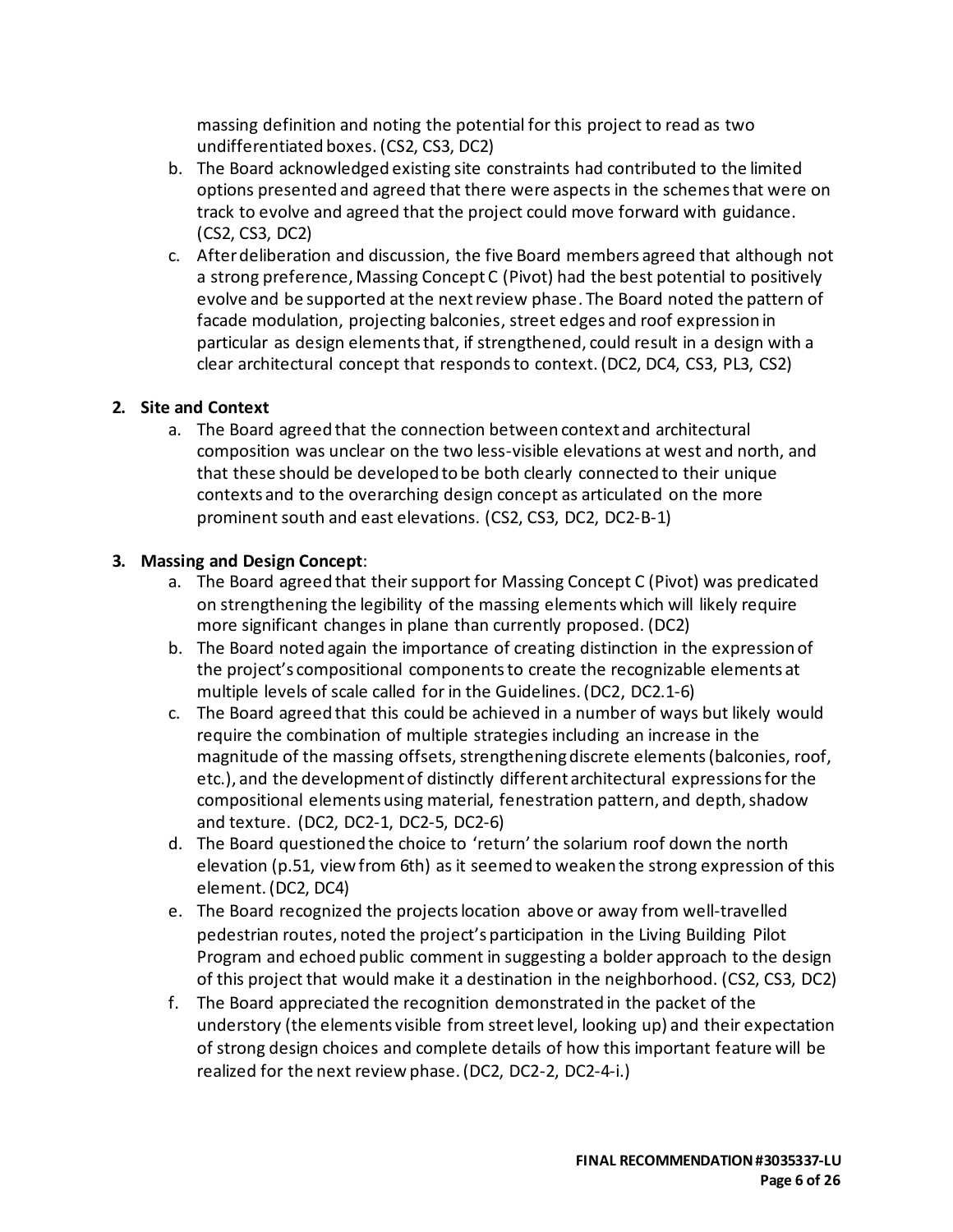## **4. Street Edges**

- a. The Board agreed that the primary entrance required strengthening and increased distinction to read clearly and meet criteria in the guidelines. (PL3-A, PL3-1)
- b. Echoing public comment, the Board noted the importance of creating usable outdoor space at the street edge and agreed that the scale and articulation of the outdoor space at the southwest corner appeared under-scaled and less articulated than would be expected, given its proximity and association with the two-story expression on Mercer (p.60). The Board noted that the other exterior spaces at street level should also be clearly represented at the next review phase with a clear rationale for their disposition. (CS2, CS3, PL3)
- c. The Board noted the blank wall condition at the north elevation and their expectation of a solution that met criteria in the Guidelines and was fully integrated with the design concept for the project. (DC2, DC2-B)

# **5. Living Building**

- a. The Board concurred with previous guidance from staff that there was little evidence of the project's intent to participate in the Living Building Pilot Program and suggested strengthening the related features as a means of distinguishing and strengthening elements in the design concept per the guidance above. Among those features, the Board particularly noted the projecting balconies, the photo-voltaic array, the solarium, and landscape. (CS1, DC2)
- b. The Board did not support the choice to provide a significant proportion of required landscaping in movable planters and was concerned to hear that the very limited landscaping proposed was a result of adherence to Living Building Challenge criteria and that this contradiction would require further explanation. (CS1, DC4-D, DC4-2)
- c. The Board recognized the current early stage of design but expressed concern that there was so little evidence of how the *Petals* identified in the materials would be achieved, and their expectation of strong solutions and details at the next review phase. (CS1, DC2)
- d. Green Team Staff notes that the packet provides an acceptable level of detail for EDG stage of Living Building Pilot Program (LBPP) review, including an outline the LBPP requirements, the intended *Petals* and corresponding Imperatives, and strategies to achieve them.

## **RECOMMENDATION May 5, 2021**

## **PUBLIC COMMENT**

The following public comments were offered at this meeting:

- Expressed strong support for the proposed design noting the strong response to previous guidance, particularly as they have resulted in the creation of a destination in this evolving neighborhood.
- Encouraged the Board to provide a recommendation to the Seattle Department of Transportation in support of the two proposed right of way improvements.

SDCI staff did not receive any design related comments prior to the meeting.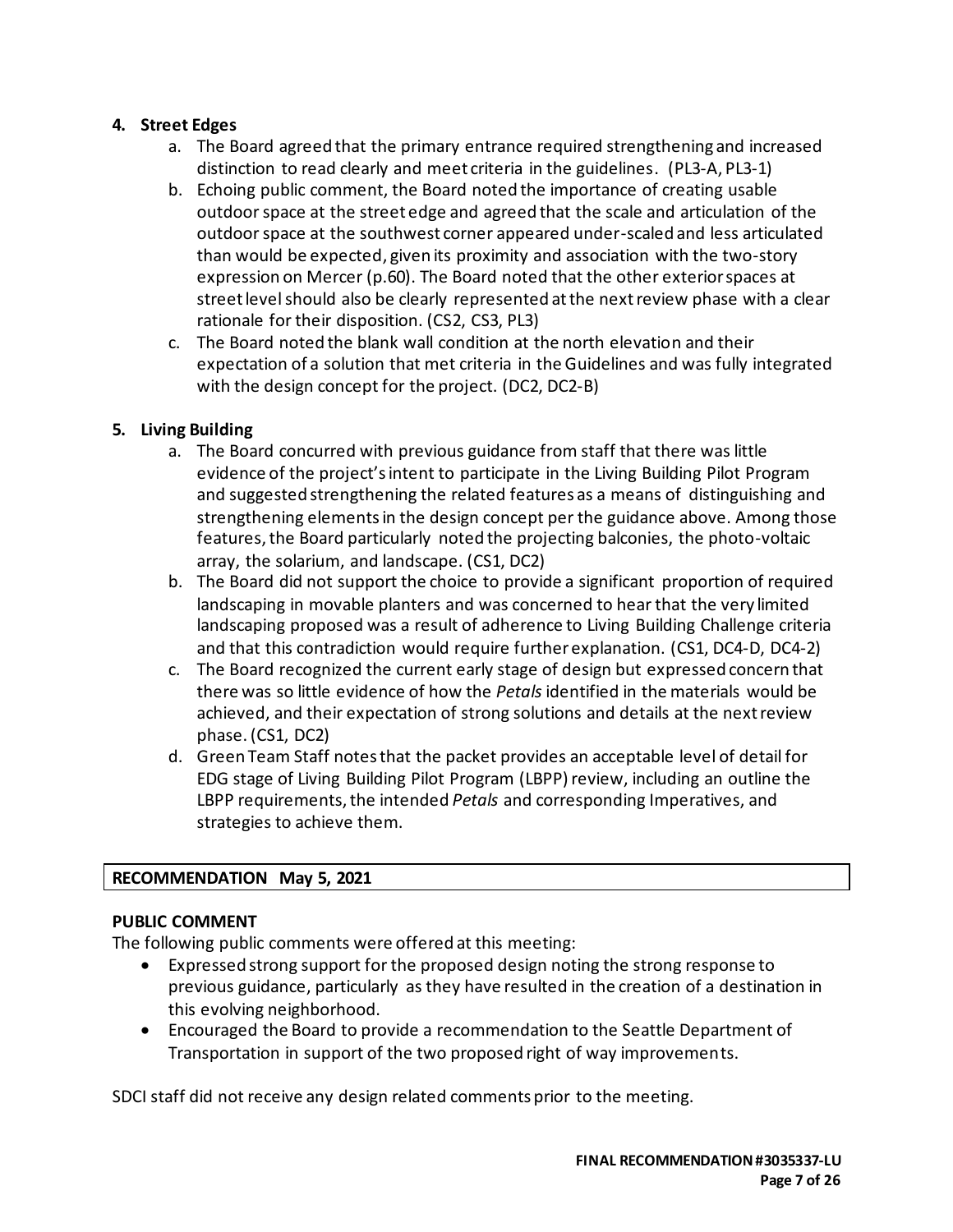One purpose of the design review process is for the City to receive comments from the public that help to identify feedback and concerns about the site and design concept, identify applicable Seattle Design Guidelines and Neighborhood Design Guidelines of highest priority to the site and explore conceptual design, siting alternatives and eventual architectural design. Concerns with off-street parking, traffic and construction impacts are reviewed as part of the environmental review conducted by SDCI and are not part of this review.

All public comments submitted in writing for this project can be viewed using the following link and entering the record number:<http://web6.seattle.gov/dpd/edms/>

## **PRIORITIES & BOARD RECOMMENDATIONS**

After visiting the site, considering the analysis of the site and context provided by the proponents, and hearing public comment, the Design Review Board members provided the following siting and design guidance.

- **1. Process:** 
	- a. The Board unanimously commended the design team for their direct and forthright response to their guidance from EDG.
	- b. The Board agreed that revisions to the project had strengthened the legibility of the design concept, the pedestrian experience at the street edge, and the expression of the design elements associated with the Living Building Program, and voted unanimously and enthusiastically to recommend approval of the design (with two minor conditions) as shown in the Recommendation packet dated May 5, 2021. (DC2, PL3)
	- c. The Board supported SDOT approval of the two proposed right of way improvements, noting that the panel articulation at Mercer Street and the street graphic at 6<sup>th</sup> Ave. were both strongly connected to the overall design concept and would help create character and a sense of place in this evolving neighborhood. (CS2-A, CS3)

# **2. Context and Architectural Concept**

- a. The Board agreed that the southwest corner of the project would be highly visible, particularly to those travelling east, and agreed that the current design at street level lacked appropriate distinction and appeared disconnected from the larger architectural composition. (CS2-A, DC2-B)
- b. The Board recommended a condition to revise the composition of the southwest corner to create greater distinction and cohesion with the larger composition by increasing the degree of transparency at street level in a manner reflective of the corner above. (CS2-A, DC2-B)

# **3. Entry and Architectural Concept**

a. The Board discussed at length the composition of elements at the primary entry on 6<sup>th</sup> Avenue N. and agreed that the legible sustainability elements driving the story of the building lacked cohesion at this critical area. The Board noted in particular the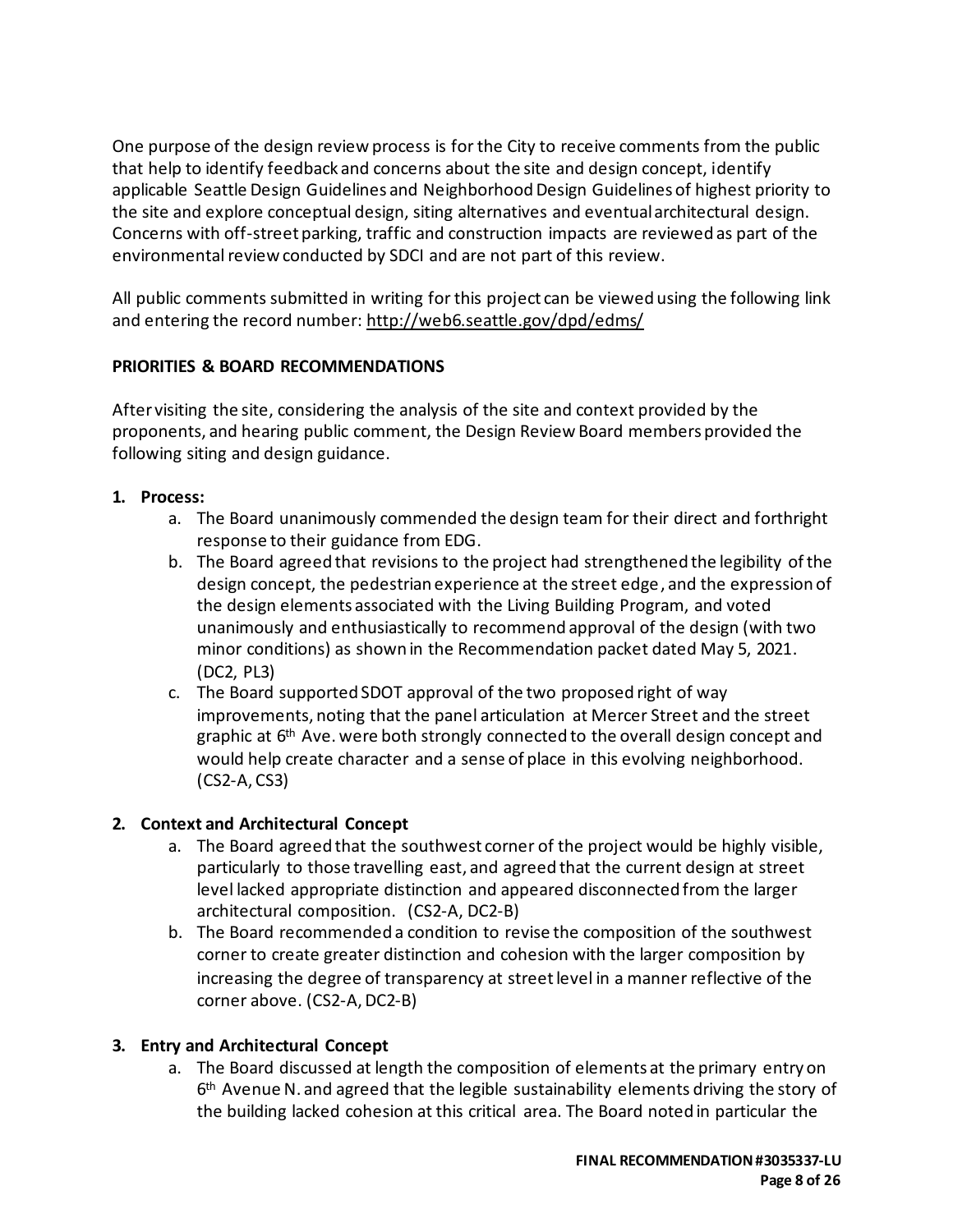physical disconnection of the entry from the conceptually-critical roof water collection systemand the potential for landscape elements to obscure the proposed water feature. (PL3-A, DC2)

b. The Board recommended a condition to revise the ensemble of elements at the entry to be more clearly connected to the water system and architectural concept and create a greater degree of identity and distinction at this principal building entrance. (PL3-A, DC2)

#### **4. Blank Wall**

a. After a discussion of the viability of the proposed materials and method for creating the pixelated graphic on the north elevation, the Board agreed unanimously to recommend approval as designed, specifically supporting the way this element was integrated architecturally and the clear connection to the architectural concept. (DC2-B)

#### **5. Exterior Materials**

a. The Board supported the palette of carefully detailed and high quality exterior materials and recommended their approval as shown in the Recommendation packet. (DC4-A)

#### **FINAL RECOMMENDATION February 16, 2022**

#### **PUBLIC COMMENT**

There were no public comments offered at this meeting:

SDCI received the following comments in writing prior to this meeting, summarized by Staff as follows:

- The Uptown Land Use Review Committee offered the following comments:
	- o Observed the building form successfully engages the pedestrian, provides connectivity and access to open space, and creates an attractive public open space on 6<sup>th</sup>. (Uptown Design Guideline CS1)
	- $\circ$  Noted the proposed ground-level treatments create a safe, attractive transition between the building and sidewalk on both street fronts. (Uptown Design Guideline CS1)
	- $\circ$  Felt the preferred massing scheme has a strong and distinctive design, and the south facing elevation contributes to the architectural fabric along Mercer. (Uptown Design Guideline CS2)
	- o Stated the decks facing Mercer and Taylor add visual interest to the façade. (Uptown Design Guideline CS2)
	- $\circ$  Supported the proposed mural on 6<sup>th</sup> and a sign delineating entry into Uptown. (Uptown Design Guideline PL)
	- o Encouraged layered landscaping, an at-grade entry along Mercer, and the proposed art gallery to enhance the pedestrian experience. (Uptown Design Guideline PL)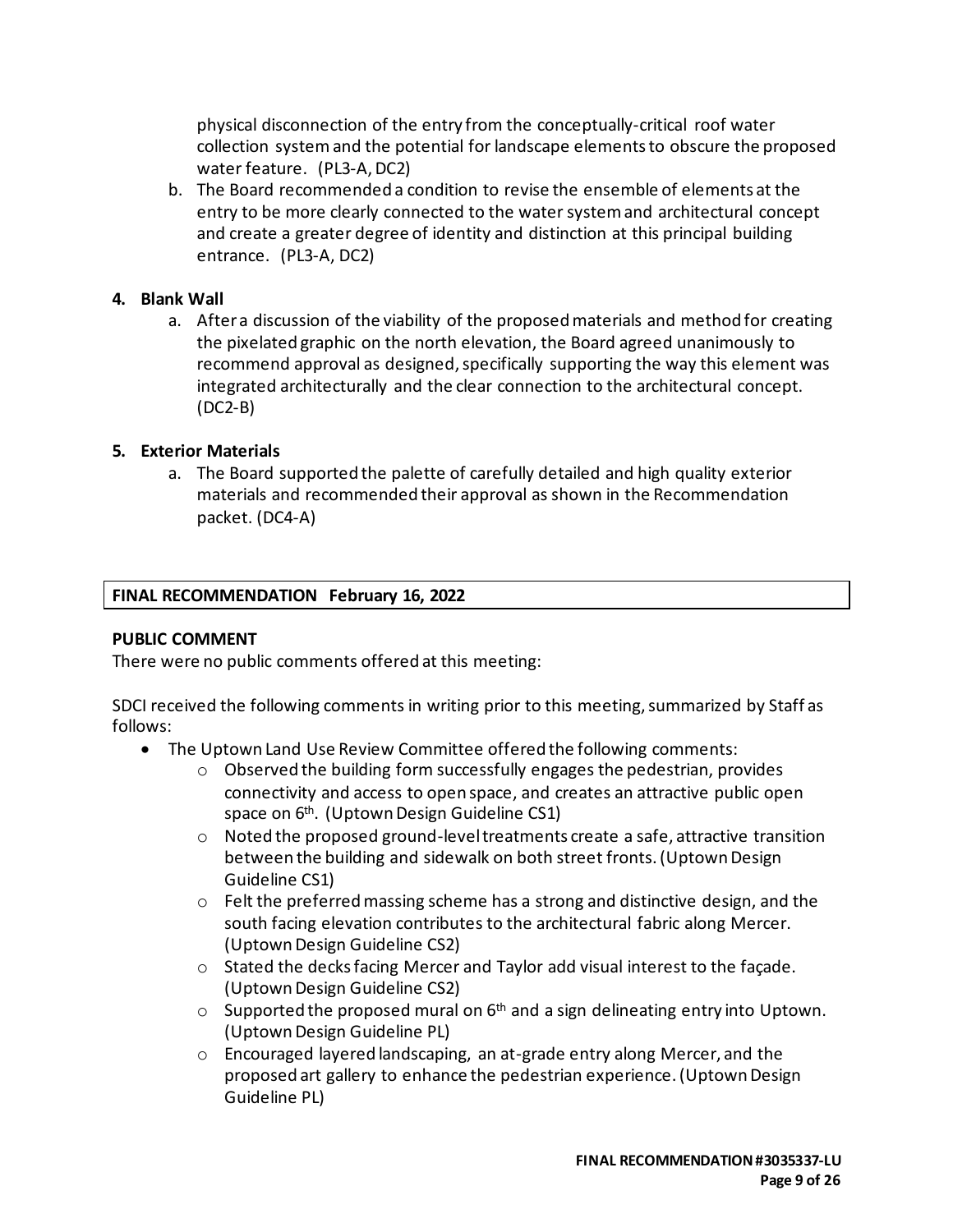- $\circ$  Felt the design captures an architectural design diversity which reflects Uptown's evolving and dynamic context. (Design Guideline DC)
- $\circ$  Acknowledged the non-traditional pattern of light colored brick, 2-story glazing pattern, massing, and all-glass bay on 6<sup>th</sup> as elements supporting the design concept and providing visual interest. (Design Guideline DC)
- o Supported the proposed departures.

SDCI received non-design related comments concerning archeological review.

One purpose of the design review process is for the City to receive comments from the public that help to identify feedback and concerns about the site and design concept, identify applicable Seattle Design Guidelines and Neighborhood Design Guidelines of highest priority to the site and explore conceptual design, siting alternatives and eventual architectural design. Concerns with off-street parking, traffic and construction impacts are reviewed as part of the environmental review conducted by SDCI and are not part of this review.

All public comments submitted in writing for this project can be viewed using the following link and entering the record number:<http://web6.seattle.gov/dpd/edms/>

## **PRIORITIES & BOARD RECOMMENDATIONS**

After visiting the site, considering the analysis of the site and context provided by the proponents, and hearing public comment, the Design Review Board members provided the following siting and design guidance.

## **1. Project Development and Increased Scope**

- a. The Board unanimously commended the design team for the positive evolution of the project since the previous review, noting in particular the strengthening of the multi-part design concept in conjunction with the increase in the size of the project. (DC2, CS3)
- b. The Board agreed that revisions to the project had strengthened the legibility of the design concept, the pedestrian experience at the street edge, and the expression of the design elements associated with the Living Building Program, and voted unanimously to recommend approval of the design (DC2, PL3, CS2)
- c. The Board supported SDOT approval of the two proposed right of way improvements, noting that the entrance at Mercer Street and the street graphic on 6<sup>th</sup> Avenue. were both strongly connected to the overall design concept and would help create character and a sense of place in this evolving neighborhood. (CS2-A, CS3)

# **2. Massing and Composition**

a. The Board agreed that the massing and composition of the now larger project was successful in creating multiple architectural expressions that mitigated scale and related well to their differing contexts, and recommended approval as designed. (CS2-A, DC2-B)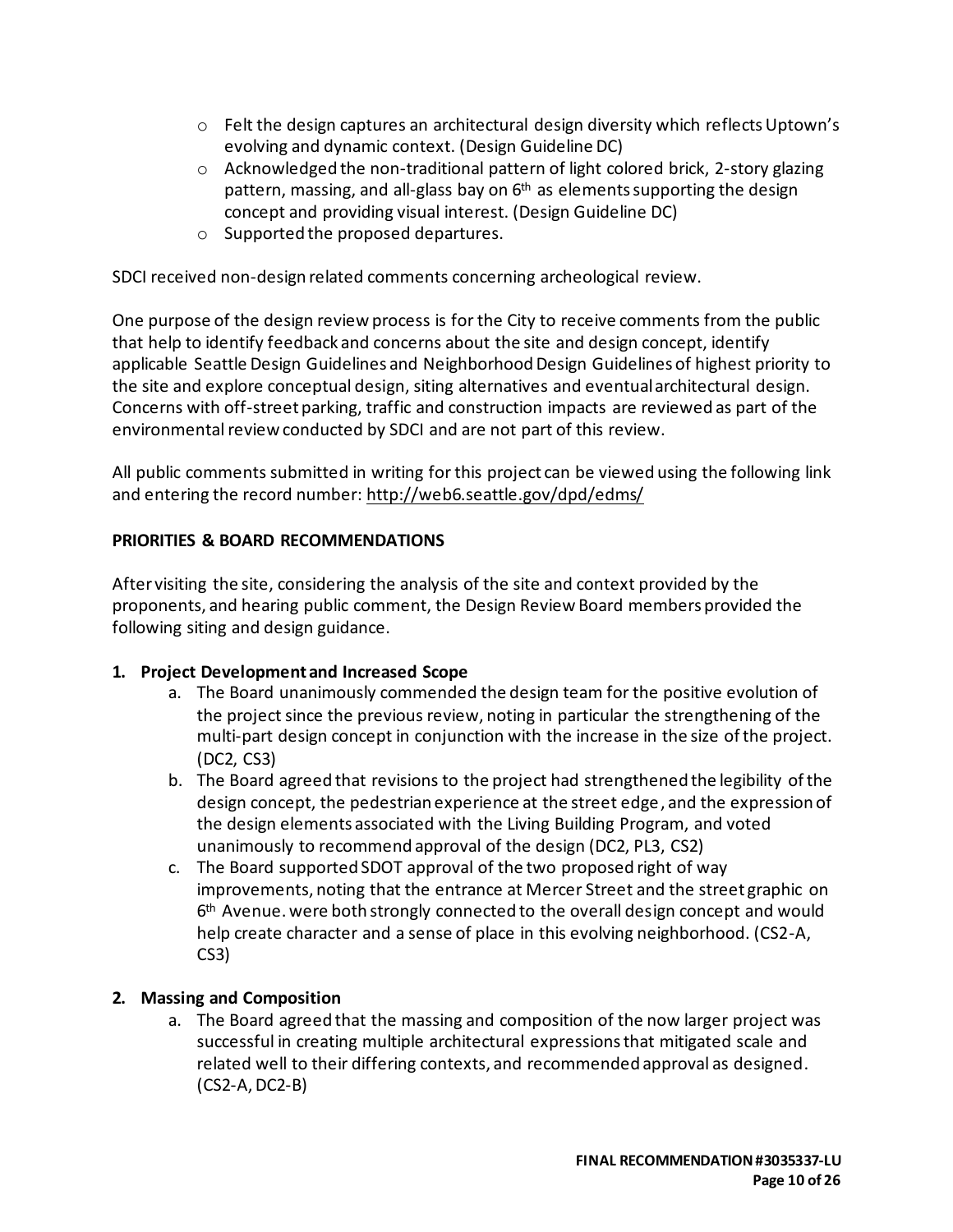b. The Board echoed their earlier concern regarding the lack of distinction in the rain leader carrying roof water to ground level. The Board recommended a condition that the current design including the water feature be held as a minimum standard. The Board also strongly encouraged the design team to strengthen the expression of the vertical rain leader in a manner that makes its existence, function and role in meeting Living Building criteria eminently clear to the public but declined to make this a condition. (DC2)

## **3. Mercer Street Entrance**

- a. The Board enthusiastically supported the additional entry provided at Mercer Street, agreeing that this would bring activity and engagement to an otherwise barren streetscape, and recommended approval of the design. (PL3-A, DC2)
- b. The Board discussed the  $6<sup>th</sup>$  Avenue entrance at length and agreed that its expression and articulation was of sufficient scale and character to create identity and distinction at this principal building entrance. (PL3-A, DC2)

#### **4. Exterior Materials**

b. The Board supported the palette of carefully detailed and high-quality exterior materials and recommended a condition that they be maintained as shown in the Recommendation packet. (DC4-A)

#### **DEVELOPMENT STANDARD DEPARTURES**

SDCI's preliminary recommendation on the requested departure(s) was based on the departure's potential to help the project better meet these design guidelines priorities and achieve a better overall project design than could be achieved without the departure(s).

At the time of the FINAL RECOMMENDATION review, the following departures were requested:

1. **Rooftop Features - Coverage (SMC 23.48.025.C.4):** The Code allows rooftop features to extend up to 15 feet above the maximum height limit, so long as the combined total coverage of all features listed in this subsection do not exceed 20 percent of the roof area, or 25 percent of the roof area if the total includes stair or elevator penthouses or screened mechanical equipment. The applicant proposes the allowable rooftop features including elevator penthouses and screened mechanical equipment to cover 55% of the roof area (per page 101 of the Recommendation packet).

The Board unanimously and enthusiastically recommended approval of this departure, agreeing that this articulation of the programming, solar collection and roof form was integral to the design and would strengthen the Architectural Concept DC2. The proposal better meets the intent of this guideline.

2. **Rooftop Features – Location (SMC 23.48.025.C.7.b):** The Code allows the combined total coverage of rooftop features to be increased to 65 percent of the roof area provided that all mechanical equipment is screened and that no rooftop features are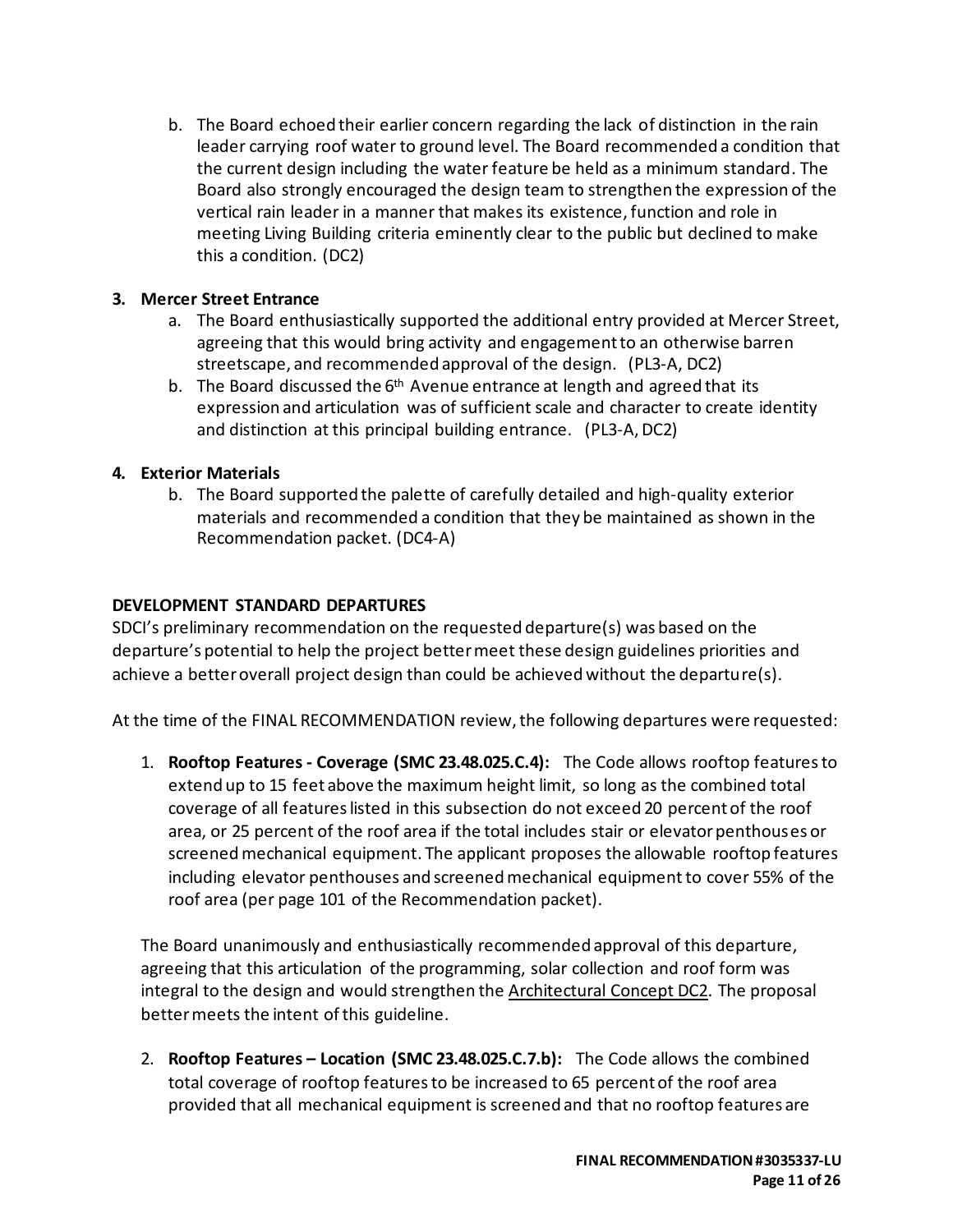located closer than 10 feet to the roof edge. The applicant proposes allowing the solar canopy roof to encroach on the 10 foot setback at the southeast corner (per page 101 of the Recommendation packet).

The Board unanimously and enthusiastically recommended approval of this departure, agreeing that this articulation of the roof form and programming was integral to the design and would strengthen the Architectural Concept DC2. The proposal better meets the intent of this guideline.

3. **Structural Building Overhangs - Depth (SMC 23.53.035.B.5; allowed via departure per SMC 23.41.012.D.2.h):** The Code states maximum horizontal projection for a structural building overhang, measured to the furthest exterior element, shall be 3 feet. The applicant proposes Structural Building Overhangs measuring an additional 2 feet 10 inches on the east and seven foot 8 inches on the south over the maximum three feet allowed by code period (perpage 102 in the Recommendation packet).

The Board reiterated their earlier support and recommended approval of this departure, noting their contribution to meeting Living Building goals and how their distinct articulation strengthened the Architectural Concept DC2. The proposal better meets the intent of this guideline.

4. **Structural Building Overhangs - Length (SMC 23.53.035.B.7; allowed via departure per SMC 23.41.012.D.2.h):** The Code limits the length of structural building overhangs to 15 feet. The applicant proposes Structural Building Overhangs measuring an additional 74 feet 5 inches on the south and 71 feet 2 inches on the east over the maximum 15 foot length allowed and balconies an additional 12 foot 6 inches on the west and 8 foot 0 inches on the north and south (per page 103 in the Recommendation packet).

The Board reiterated their earlier support and recommended approval of this departure, noting their contribution to meeting Living Building goals and how their distinct articulation strengthened the Architectural Concept DC2. The proposal better meets the intent of this guideline.

## **DESIGN REVIEW GUIDELINES**

The Seattle Design Guidelines and Neighborhood Design Guidelines recognized by Staff as Priority Guidelines are identified above. All guidelines remain applicable and are summarized below. For the full text please visit the [Design Review website.](https://www.seattle.gov/dpd/aboutus/whoweare/designreview/designguidelines/default.htm)

#### **CONTEXT & SITE**

**CS1 Natural Systems and Site Features: Use natural systems/features of the site and its surroundings as a starting point for project design. CS1-A Energy Use**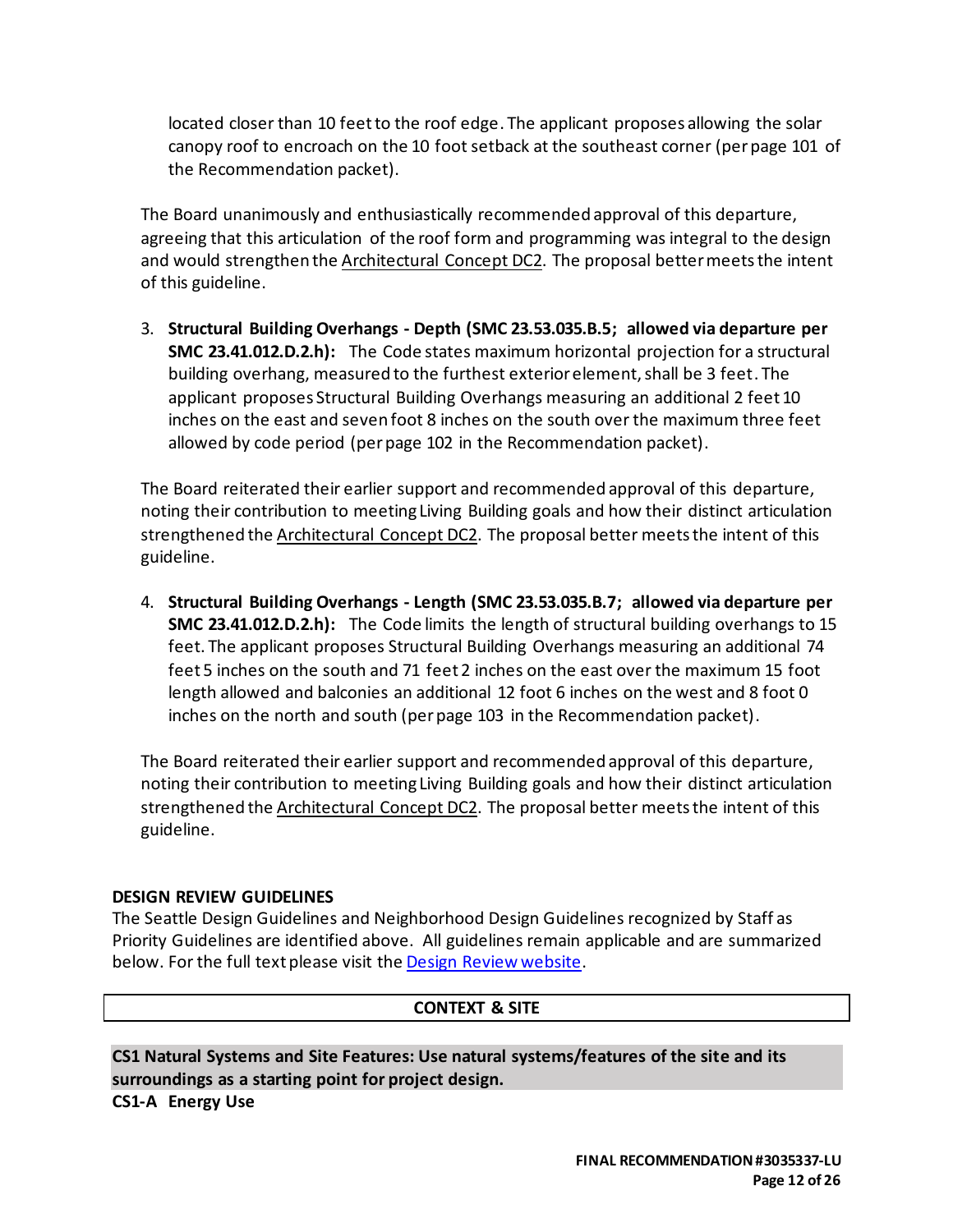**CS1-A-1. Energy Choices:** At the earliest phase of project development, examine how energy choices may influence building form, siting, and orientation, and factor in the findings when making siting and design decisions.

# **CS1-B Sunlight and Natural Ventilation**

**CS1-B-1. Sun and Wind:** Take advantage of solar exposure and natural ventilation. Use local wind patterns and solar gain to reduce the need for mechanical ventilation and heating where possible.

**CS1-B-2. Daylight and Shading:** Maximize daylight for interior and exterior spaces and minimize shading on adjacent sites through the placement and/or design of structures on site.

**CS1-B-3. Managing Solar Gain:** Manage direct sunlight falling on south and west facing facades through shading devices and existing or newly planted trees.

## **CS1-C Topography**

**CS1-C-1. Land Form:** Use natural topography and desirable landforms to inform project design.

**CS1-C-2. Elevation Changes:** Use the existing site topography when locating structures and open spaces on the site.

## **CS1-D Plants and Habitat**

**CS1-D-1. On-Site Features:** Incorporate on-site natural habitats and landscape elements into project design and connect those features to existing networks of open spaces and natural habitats wherever possible. Consider relocating significant trees and vegetation if retention is not feasible.

**CS1-D-2. Off-Site Features:** Provide opportunities through design to connect to off-site habitats such as riparian corridors or existing urban forest corridors. Promote continuous habitat, where possible, and increase interconnected corridors of urban forest and habitat where possible.

## **CS1-E Water**

**CS1-E-1. Natural Water Features:** If the site includes any natural water features, consider ways to incorporate them into project design, where feasible **CS1-E-2. Adding Interest with Project Drainage:** Use project drainage systems as opportunities to add interest to the site through water-related design elements.

## *Uptown Supplemental Guidance:*

# **CS1-1 Topography**

**CS1-1-a. Street Grade:** Step the elevation of ground floors so that building entrances and ground floors roughly match the street grade.

**CS1-1-b. Step with the Grade:** Design the building massing to step with grade using techniques such as changes in the levels of upper floors, breaks in the roofline, vertical and horizontal modulation, stepping facades.

**CS1-1-c. Service & Access Impacts:** Use existing grade changes to minimize service and access impacts in through-block developments.

**CS1-1-d. Step Fencing:** If fencing or screening is included in the design, it should step along with the topography.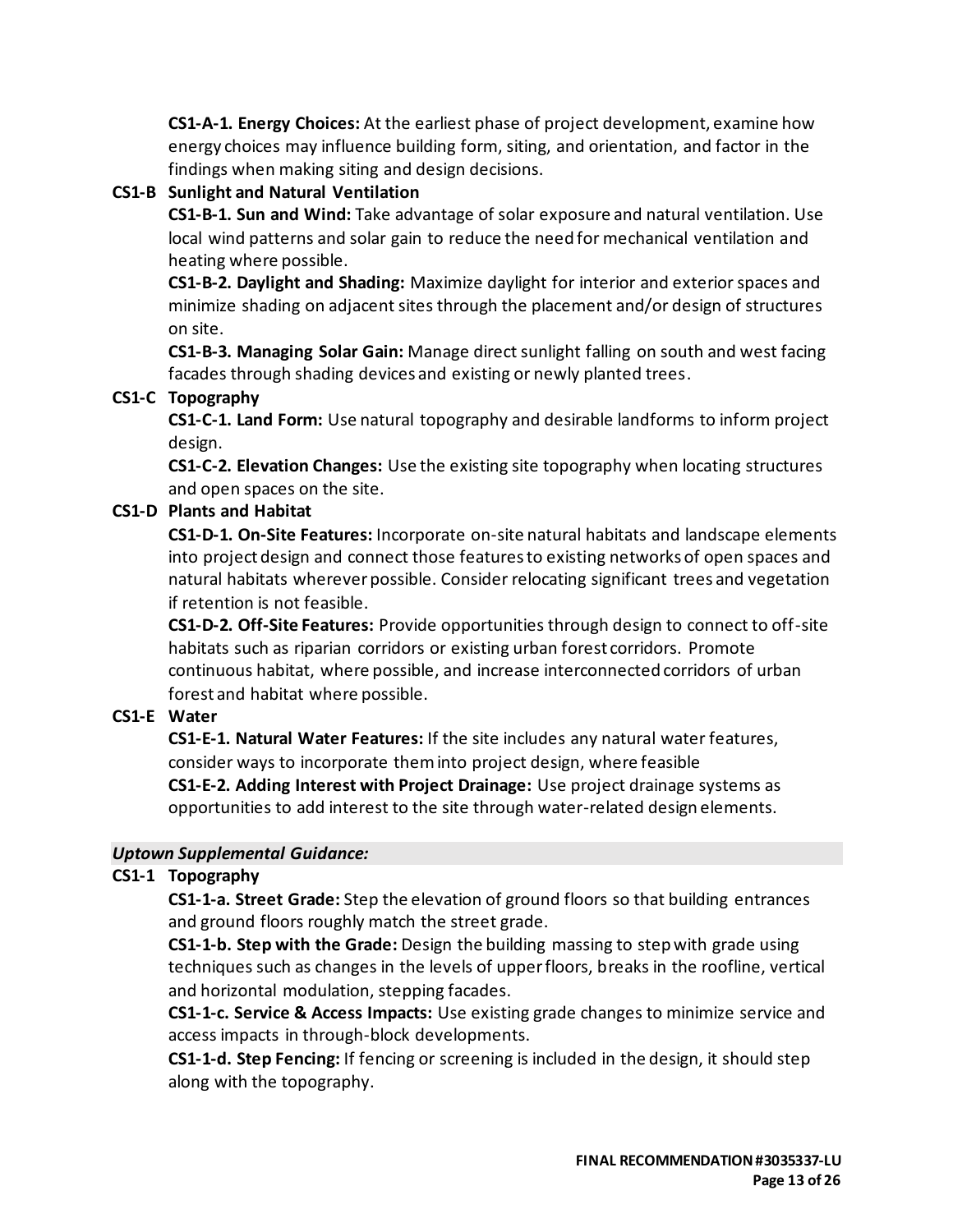**CS1-1-e. Safe & Attractive Transition:** Design ground-level treatments that create a safe, attractive transition between the building, site and the sidewalk such as terraces, stoops, rockeries, stairs, and landscaping, or other positive approaches used on adjacent properties. Create a transition between ground level interior and adjacent pedestrian areas and public sidewalks that achieves a balance of transparency for safety (eyes on the street) and screening for privacy.

## **CS1-2 Plants and Habitat**

**CS1-2-a. Habitat Landscapes:** Create habitat landscapes of native species in building setbacks, right-of-ways, green roofs, walls and gardens. Look for opportunities to contribute to neighborhood and citywide connective habitats for insects and birds, while providing a safe environment for pedestrians.

# **CS2 Urban Pattern and Form: Strengthen the most desirable forms, characteristics, and patterns of the streets, block faces, and open spaces in the surrounding area.**

# **CS2-A Location in the City and Neighborhood**

**CS2-A-1. Sense of Place:** Emphasize attributes that give a distinctive sense of place. Design the building and open spaces to enhance areas where a strong identity already exists, and create a sense of place where the physical context is less established. **CS2-A-2. Architectural Presence:** Evaluate the degree of visibility or architectural presence that is appropriate or desired given the context, and design accordingly.

# **CS2-B Adjacent Sites, Streets, and Open Spaces**

**CS2-B-1. Site Characteristics:** Allow characteristics of sites to inform the design, especially where the street grid and topography create unusually shaped lots that can add distinction to the building massing.

**CS2-B-2. Connection to the Street:** Identify opportunities for the project to make a strong connection to the street and public realm.

**CS2-B-3. Character of Open Space:** Contribute to the character and proportion of surrounding open spaces.

## **CS2-C Relationship to the Block**

**CS2-C-1. Corner Sites:** Corner sites can serve as gateways or focal points; both require careful detailing at the first three floors due to their high visibility from two or more streets and long distances.

**CS2-C-2. Mid-Block Sites:** Look to the uses and scales of adjacent buildings for clues about how to design a mid-block building. Continue a strong street-edge and respond to datum lines of adjacent buildings at the first three floors.

**CS2-C-3. Full Block Sites:** Break up long facades of full-block buildings to avoid a monolithic presence. Provide detail and human scale at street-level, and include repeating elements to add variety and rhythm to the façade and overall building design.

## **CS2-D Height, Bulk, and Scale**

**CS2-D-1. Existing Development and Zoning:** Review the height, bulk, and scale of neighboring buildings as well as the scale of development anticipated by zoning for the area to determine an appropriate complement and/or transition.

**CS2-D-2. Existing Site Features:** Use changes in topography, site shape, and vegetation or structures to help make a successful fit with adjacent properties.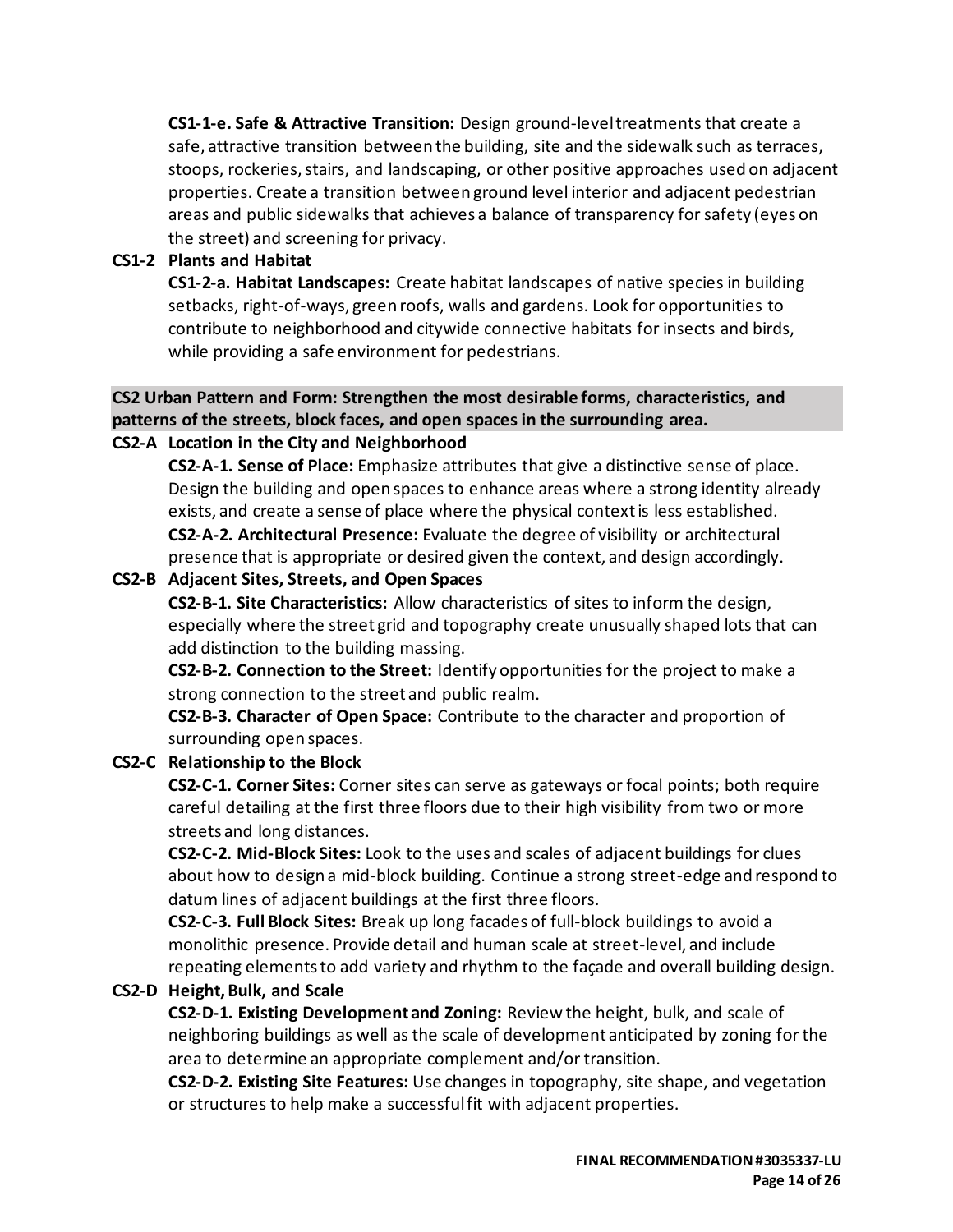**CS2-D-3. Zone Transitions:** For projects located at the edge of different zones, provide an appropriate transition or complement to the adjacent zone(s). Projects should create a step in perceived height, bulk and scale between the anticipated development potential of the adjacent zone and the proposed development.

**CS2-D-4. Massing Choices:** Strive for a successful transition between zones where a project abuts a less intense zone.

**CS2-D-5. Respect for Adjacent Sites:** Respect adjacent properties with design and site planning to minimize disrupting the privacy of residents in adjacent buildings.

#### *Uptown Supplemental Guidance:*

## **CS2-1 Sense of Place**

**CS2-1-a. Identity Features:** Use site identity features at Uptown Gateway locations. Examples of identity features include art, welcoming or wayfinding signage, distinct architecture or major public open space.

## **CS2-2 Adjacent Sites**

**CS2-2-a. Relationships & Connections:** Buildings adjacent to the Seattle Center campus should be sited to create synergistic relationships and reinforce connections between the Seattle Center and the surrounding Uptown neighborhood.

## **CS2-3 Corner Sites**

**CS2-3-a. Address the Corner:** Generally, buildings within Uptown should meet the corner and not be set back, except for Gateway locations. Buildings, retail treatments, and open spaces should address the corner and promote activity.

**CS2-3-b. Corner Entrances:** Generally, corner entrances are discouraged for retail uses. However, corner entrances may be appropriate to emphasize Gateways or locations with high pedestrian activity within the Heart of Uptown.

**CS2-3-c. Special Features:** Corner sites are often desirable locations for small publiclyaccessible plazas, art, and other special features.

# **CS3 Architectural Context and Character: Contribute to the architectural character of the neighborhood.**

## **CS3-A Emphasizing Positive Neighborhood Attributes**

**CS3-A-1. Fitting Old and New Together:** Create compatibility between new projects, and existing architectural context, including historic and modern designs, through building articulation, scale and proportion, roof forms, detailing, fenestration, and/or the use of complementary materials.

**CS3-A-2. Contemporary Design:** Explore how contemporary designs can contribute to the development of attractive new forms and architectural styles; as expressed through use of new materials or other means.

**CS3-A-3. Established Neighborhoods:** In existing neighborhoods with a well-defined architectural character, site and design new structures to complement or be compatible with the architectural style and siting patterns of neighborhood buildings.

**CS3-A-4. Evolving Neighborhoods:** In neighborhoods where architectural character is evolving or otherwise in transition, explore ways for new development to establish a positive and desirable context for others to build upon in the future.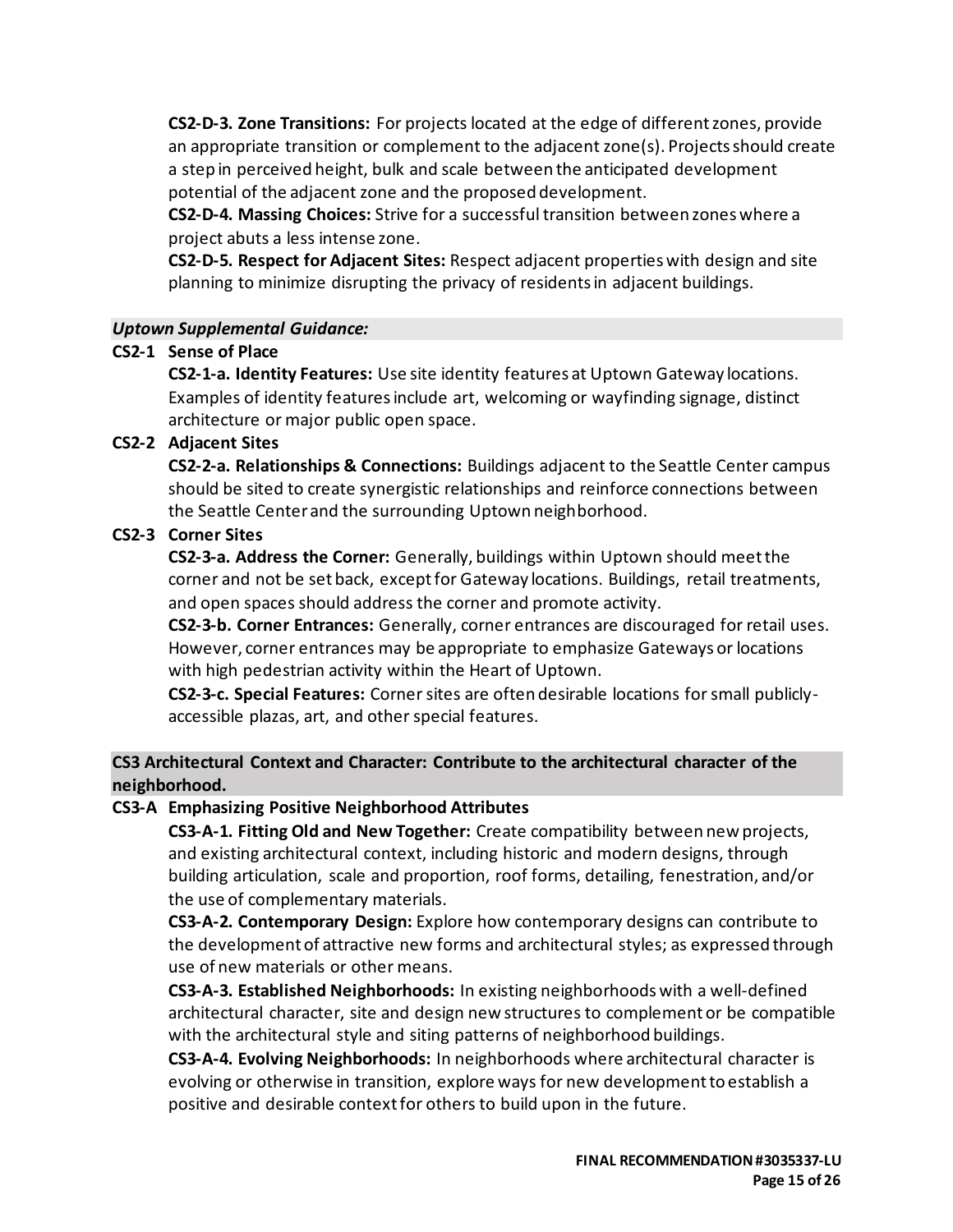#### **CS3-B Local History and Culture**

**CS3-B-1. Placemaking:** Explore the history of the site and neighborhood as a potential placemaking opportunity. Look for historical and cultural significance, using neighborhood groups and archives as resources.

**CS3-B-2. Historical/Cultural References:** Reuse existing structures on the site where feasible as a means of incorporating historical or cultural elements into the new project.

#### *Uptown Supplemental Guidance:*

#### **CS3-1 Placemaking**

**CS3-1-a. Design Features:** Include design features that make the Arts and Cultural District visible to pedestrians such as interpretive panels, banners, plaques, building names, wayfinding, signage and art.

**CS3-1-b. Visual Art:** Make visual art an integral part of the design concept, especially along Mercer/Roy Street corridor, near theaters and other cultural venues, and in the Heart of Uptown.

#### **PUBLIC LIFE**

## **PL1 Connectivity: Complement and contribute to the network of open spaces around the site and the connections among them.**

#### **PL1-A Network of Open Spaces**

**PL1-A-1. Enhancing Open Space:** Design the building and open spaces to positively contribute to a broader network of open spaces throughout the neighborhood. **PL1-A-2. Adding to Public Life:** Seek opportunities to foster human interaction through

an increase in the size and quality of project-related open space available for public life.

#### **PL1-B Walkways and Connections**

**PL1-B-1. Pedestrian Infrastructure:** Connect on-site pedestrian walkways with existing public and private pedestrian infrastructure, thereby supporting pedestrian connections within and outside the project.

**PL1-B-2. Pedestrian Volumes:** Provide ample space for pedestrian flow and circulation, particularly in areas where there is already heavy pedestrian traffic or where the project is expected to add or attract pedestrians to the area.

**PL1-B-3. Pedestrian Amenities:**Opportunities for creating lively, pedestrian oriented open spaces to enliven the area and attract interest and interaction with the site and building should be considered.

## **PL1-C Outdoor Uses and Activities**

**PL1-C-1. Selecting Activity Areas:** Concentrate activity areas in places with sunny exposure, views across spaces, and in direct line with pedestrian routes.

**PL1-C-2. Informal Community Uses:** In addition to places for walking and sitting, consider including space for informal community use such as performances, farmer's markets, kiosks and community bulletin boards, cafes, or street vending.

**PL1-C-3. Year-Round Activity:** Where possible, include features in open spaces for activities beyond daylight hours and throughout the seasons of the year, especially in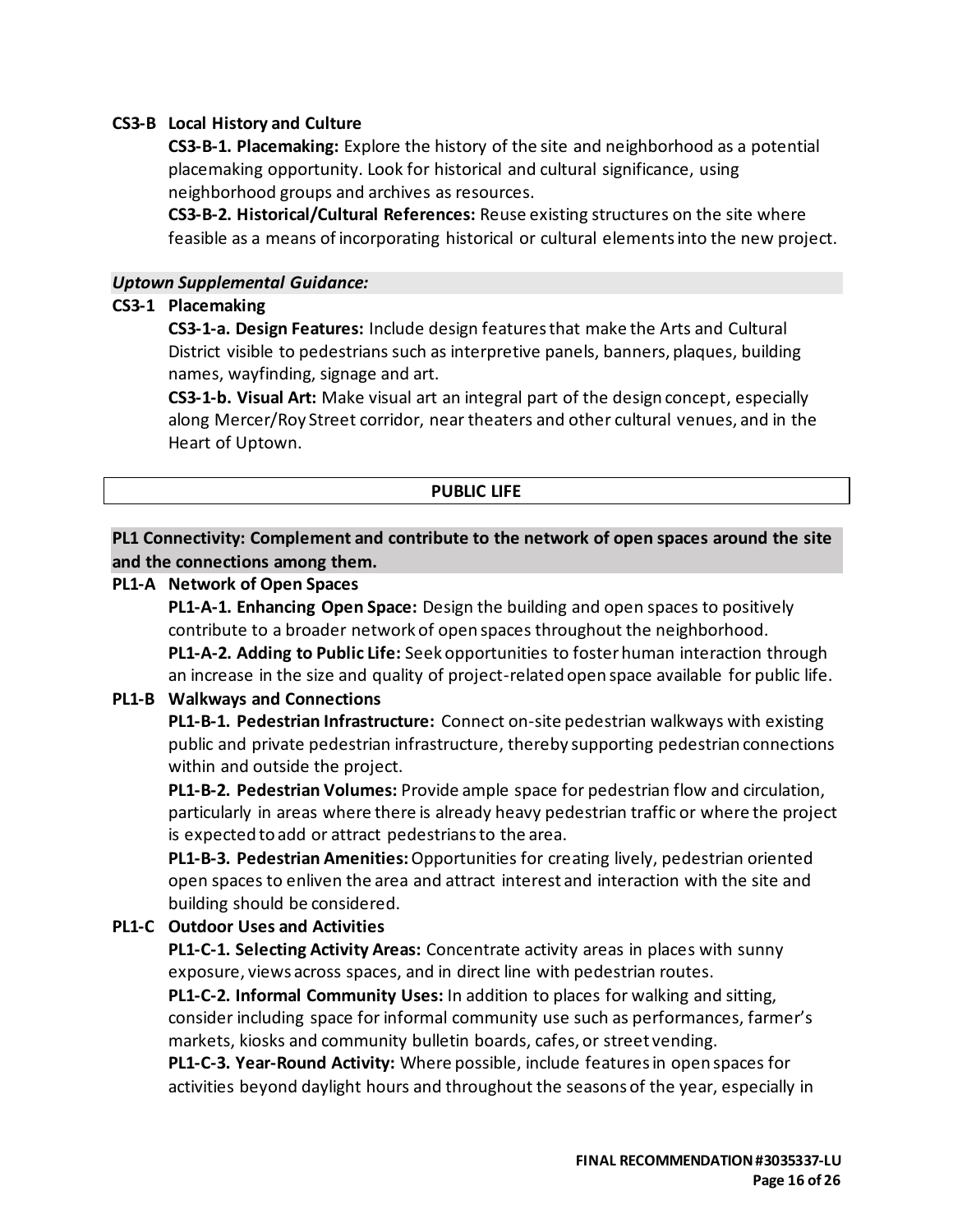neighborhood centers where active open space will contribute vibrancy, economic health, and public safety.

## *Uptown Supplemental Guidance:*

# **PL1-1 Enhancing Open Spaces**

**PL1-1-a. Connections:** Locate plazas intended for public use at or near grade to promote both a physical and visual connection to the street. Where publicly accessible plazas abut private open space, use special paving materials, landscaping, and other elements to provide a clear definition between the public and private realms.

# **PL1-2 Adding to Public Life**

**PL1-2-a. Adjacency to Seattle Center:** Opportunities to add to public life are especially important for street-facing facades that are adjacent to the Seattle Center.

# **PL1-3 Pedestrian Volumes and Amenities**

**PL1-3-a. Volume & Flow:** Encourage streetscapes that respond to unique conditions created by Seattle Center. Design wide sidewalks, sturdy street furniture and durable landscaping to accommodate high pedestrian volumes and flow of event crowds. **PL1-3-b. Notable Locations:** Pedestrian amenities are especially encouraged in the Heart of Uptown, and along the Queen Anne Ave. and 1st Ave N corridors.

**PL1-3-c. Pedestrian Uses:**All of Uptown should be considered a "walking district." New development should strive to support outdoor uses, activities and seating that create an attractive and vibrant pedestrian environment. Consider widening narrow sidewalks though additional building setback at street level.

# **PL1-4 Outdoor Uses and Activities**

**PL1-4-a. Outdoor Dining:** Encourage outdoor dining throughout Uptown.

# **PL2 Walkability: Create a safe and comfortable walking environment that is easy to navigate and well-connected to existing pedestrian walkways and features.**

# **PL2-A Accessibility**

**PL2-A-1. Access for All:** Provide access for people of all abilities in a manner that is fully integrated into the project design. Design entries and other primary access points such that all visitors can be greeted and welcomed through the front door.

**PL2-A-2. Access Challenges:**Add features to assist pedestrians in navigating sloped sites, long blocks, or other challenges.

# **PL2-B Safety and Security**

**PL2-B-1. Eyes on the Street:** Create a safe environment by providing lines of sight and encouraging natural surveillance.

**PL2-B-2. Lighting for Safety:** Provide lighting at sufficient lumen intensities and scales, including pathway illumination, pedestrian and entry lighting, and/or security lights. **PL2-B-3. Street-Level Transparency:** Ensure transparency of street-level uses (for uses such as nonresidential uses or residential lobbies), where appropriate, by keeping views open into spaces behind walls or plantings, at corners, or along narrow passageways.

## **PL2-C Weather Protection**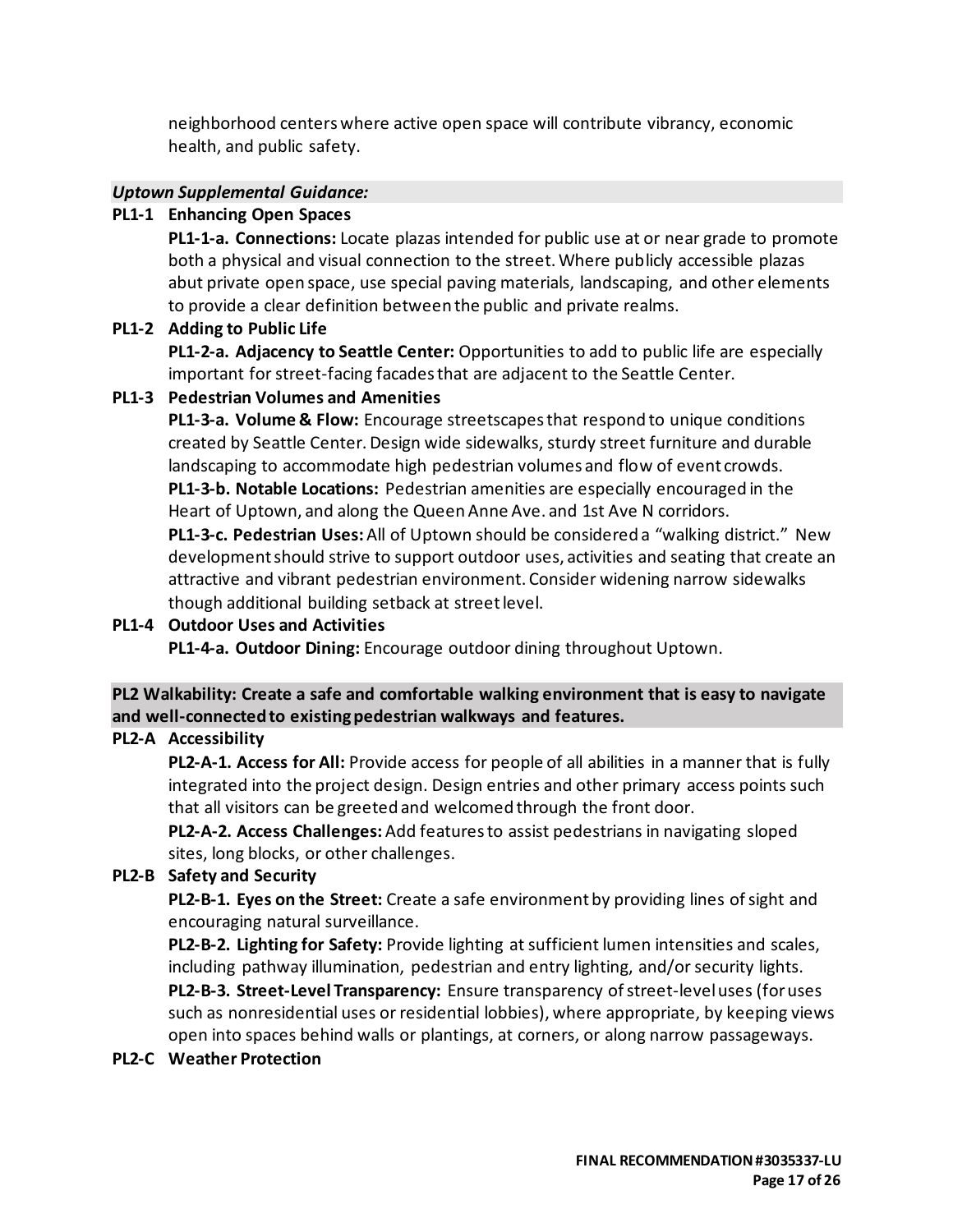**PL2-C-1. Locations and Coverage:** Overhead weather protection is encouraged and should be located at or near uses that generate pedestrian activity such as entries, retail uses, and transit stops.

**PL2-C-2. Design Integration:** Integrate weather protection, gutters and downspouts into the design of the structure as a whole, and ensure that it also relates well to neighboring buildings in design, coverage, or other features.

**PL2-C-3. People-Friendly Spaces:** Create an artful and people-friendly space beneath building.

# **PL2-D Wayfinding**

**PL2-D-1. Design as Wayfinding:** Use design features as a means of wayfinding wherever possible.

### **PL3 Street-Level Interaction: Encourage human interaction and activity at the street-level with clear connections to building entries and edges.**

# **PL3-A Entries**

**PL3-A-1. Design Objectives:** Design primary entries to be obvious, identifiable, and distinctive with clear lines of sight and lobbies visually connected to the street. **PL3-A-2. Common Entries:** Multi-story residential buildings need to provide privacy and

security for residents but also be welcoming and identifiable to visitors. **PL3-A-3. Individual Entries:** Ground-related housing should be scaled and detailed

appropriately to provide for a more intimate type of entry.

**PL3-A-4. Ensemble of Elements:** Design the entry as a collection of coordinated elementsincluding the door(s), overhead features, ground surface, landscaping, lighting, and other features.

## **PL3-B Residential Edges**

**PL3-B-1. Security and Privacy:** Provide security and privacy for residential buildings through the use of a buffer or semi-private space between the development and the street or neighboring buildings.

**PL3-B-2. Ground-level Residential:** Privacy and security issues are particularly important in buildings with ground-level housing, both at entries and where windows are located overlooking the street.

**PL3-B-3. Buildings with Live/Work Uses:** Maintain active and transparent facades in the design of live/work residences. Design the first floor so it can be adapted to other commercial use as needed in the future.

**PL3-B-4. Interaction:** Provide opportunities for interaction among residents and neighbors.

# **PL3-C Retail Edges**

**PL3-C-1. Porous Edge:** Engage passersby with opportunities to interact visually with the building interior using glazing and transparency. Create multiple entries where possible and make a physical and visual connection between people on the sidewalk and retail activities in the building.

**PL3-C-2. Visibility:**Maximize visibility into the building interior and merchandise displays. Consider fully operational glazed wall-sized doors that can be completely opened to the street, increased height in lobbies, and/or special lighting for displays.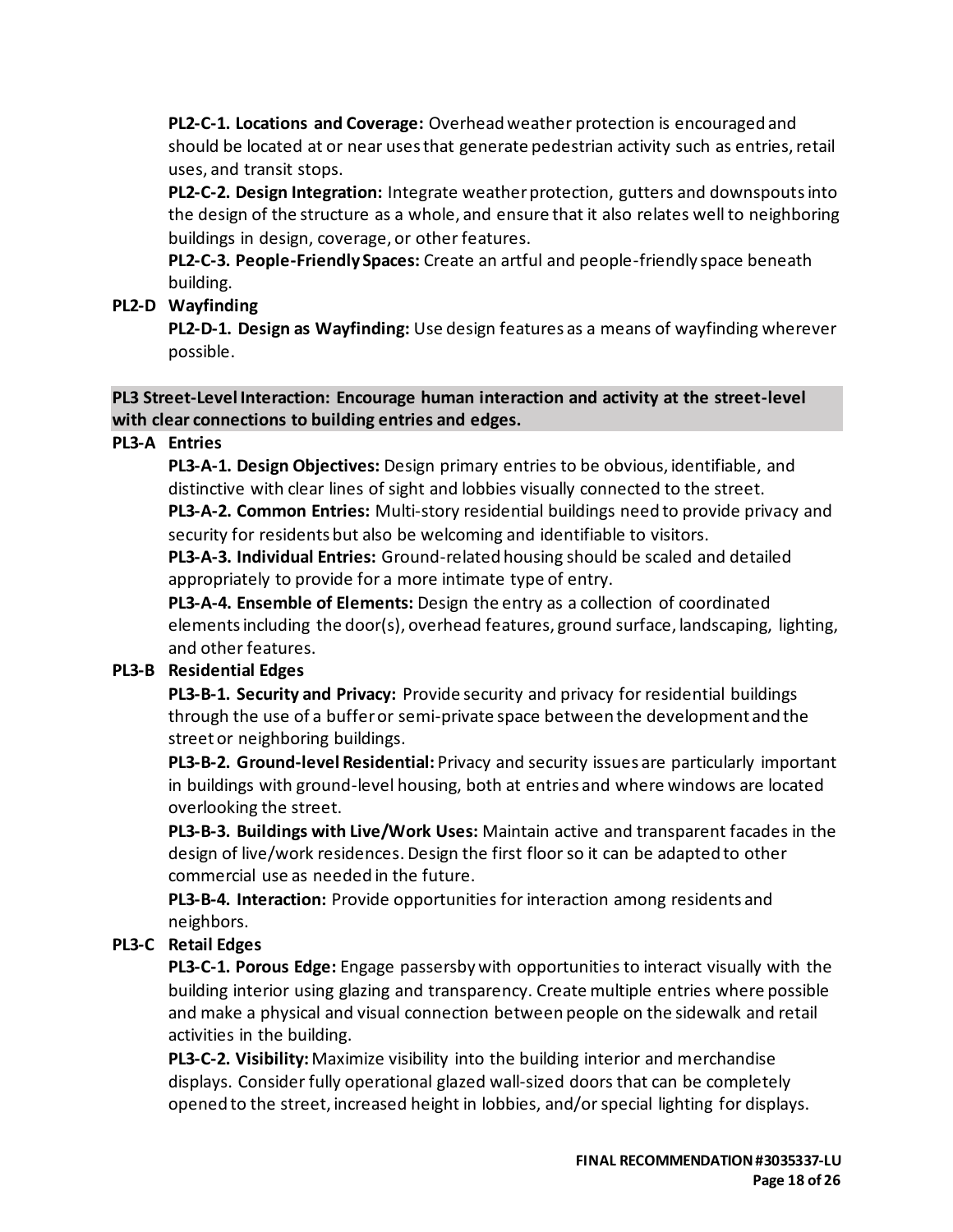**PL3-C-3. Ancillary Activities:** Allow space for activities such as sidewalk vending, seating, and restaurant dining to occur. Consider setting structures back from the street or incorporating space in the project design into which retail uses can extend.

#### *Uptown Supplemental Guidance:*

## **PL3-1 Entries**

**PL3-1-a. Pedestrian Orientation:** Design entries to be pedestrian-friendly. Consider how the position, scale, architectural detailing, and materials will create an entry that is clearly discernible to the pedestrian.

**PL3-1-b. Safety Sightlines & Features:** Individual or unit entrances in buildings that are accessed from the sidewalk or other public spaces should consider safety sightlines as well as safety features such as decorative fencing and high visibility gating. Landscaping should be consistent with these features.

**PL3-1-c. Design Features:** The use of distinctive paving, detailing, materials and landscaping, and artistic designs with cultural references is strongly encouraged. Building addresses and names (if applicable) should be located at entrances, and tastefully crafted.

# **PL3-2 Residential Edges on Pedestrian Streets**

**PL3-2-a. Security:** Where residential buildings are located along the pedestrian-oriented Class 1 or Class 2 Pedestrian Streets, include façade lighting and visible lobbies or publicfacing retail spaces to enhance the security of the adjacent sidewalk.

## **PL3-3 Ground Level Residential Edges (Including Live/Work Uses)**

**PL3-3-a. Entries:** Provide a direct entry into the unit from the street. The entry should include weather protection sufficient to shelter persons entering the building during inclement weather.

**PL3-3-b. Elevate the Ground Floor:** Elevating the ground floor of the living area two to four feet above the adjacent sidewalk grade to increase privacy is desirable. This design guideline does not apply to designated ADA accessible units.

**PL3-3-c. Boundaries:** Provide a physical "threshold" feature such as a hedge, retaining wall, rockery, stair, railing, or a combination of such elements on private property that defines and bridges the boundary between public right-of-way and private yard or patio. Thresholds may screen but not block views to and from the street and should help define individual units. Retaining walls should generally not be taller than four feet. If additional height is required to accommodate grade conditions, then terraces can be employed.

**PL3-3-d. Gates & Fencing:** Where gates and fencing are used as threshold features, design them for high visibility and incorporate landscaping to soften these features.

## **PL3-4 Retail Edges**

**PL3-4-a. Retail Size:** Smaller store-front shops are preferred along Class 1 and Class 2 Pedestrian Streets to accommodate smaller local retailers and provide affordable retail space options.

**PL4 Active Transportation: Incorporate design features that facilitate active forms of transportation such as walking, bicycling, and use of transit.**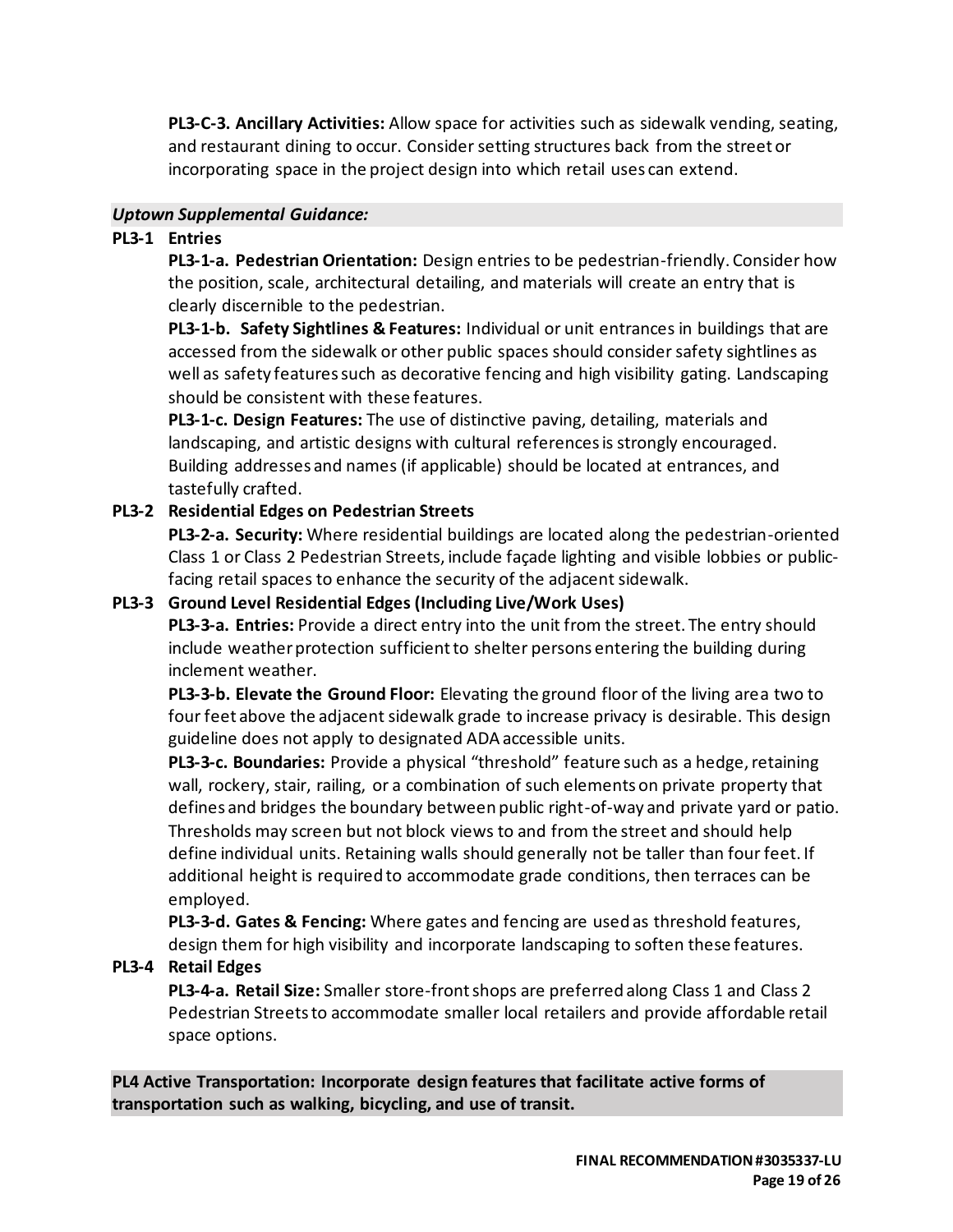#### **PL4-A Entry Locations and Relationships**

**PL4-A-1. Serving all Modes of Travel:** Provide safe and convenient access points for all modes of travel.

**PL4-A-2. Connections to All Modes:** Site the primary entry in a location that logically relates to building uses and clearly connects all major points of access.

#### **PL4-B Planning Ahead for Bicyclists**

**PL4-B-1. Early Planning:** Consider existing and future bicycle traffic to and through the site early in the process so that access and connections are integrated into the project along with other modes of travel.

**PL4-B-2. Bike Facilities:** Facilities such as bike racks and storage, bike share stations, showerfacilities and lockers for bicyclists should be located to maximize convenience, security, and safety.

**PL4-B-3. Bike Connections:** Facilitate connections to bicycle trails and infrastructure around and beyond the project.

#### **PL4-C Planning Ahead For Transit**

**PL4-C-1. Influence on Project Design:** Identify how a transit stop (planned or built) adjacent to or near the site may influence project design, provide opportunities for placemaking.

**PL4-C-2. On-site Transit Stops:** If a transit stop is located onsite, design project-related pedestrian improvements and amenities so that they complement any amenities provided for transit riders.

**PL4-C-3. Transit Connections:** Where no transit stops are on or adjacent to the site, identify where the nearest transit stops and pedestrian routes are and include design features and connections within the project design as appropriate.

#### *Uptown Supplemental Guidance:*

## **PL4-1 Entry Locations and Relationships**

**PL4-1-a. Consider Transit Riders:** When buildings are located adjacent to a major transit stop, integrate weather protection and public seating for bus riders into the design of the building to eliminate the need for a bus shelter, and enhance the function and safety of the pedestrian environment.

## **PL4-2 Planning Ahead for Bicyclists**

**PL4-2-a. Bike Facilities:**Placement of long-term bicycle storage should consider cyclist safety and ease of access. Provide the required short-term bike racks near main building entrance to accommodate private and shared bicycles. Consider customizing the SDOT approved racks ("inverted U" or "staple" style) to reflect Uptown Arts and Cultural District branding such as colors, distinctive place-names, plaques, or other design elements.

**PL4-2-b. Bike Connections:** Facilitate connections to major bicycle infrastructure including the Thomas Street Bridge/Elliot Bay Trail, Mercer Street protected bike lane and 2nd Avenue/Denny Way protected bike lane.

#### **PL4-3 Transit Facilities**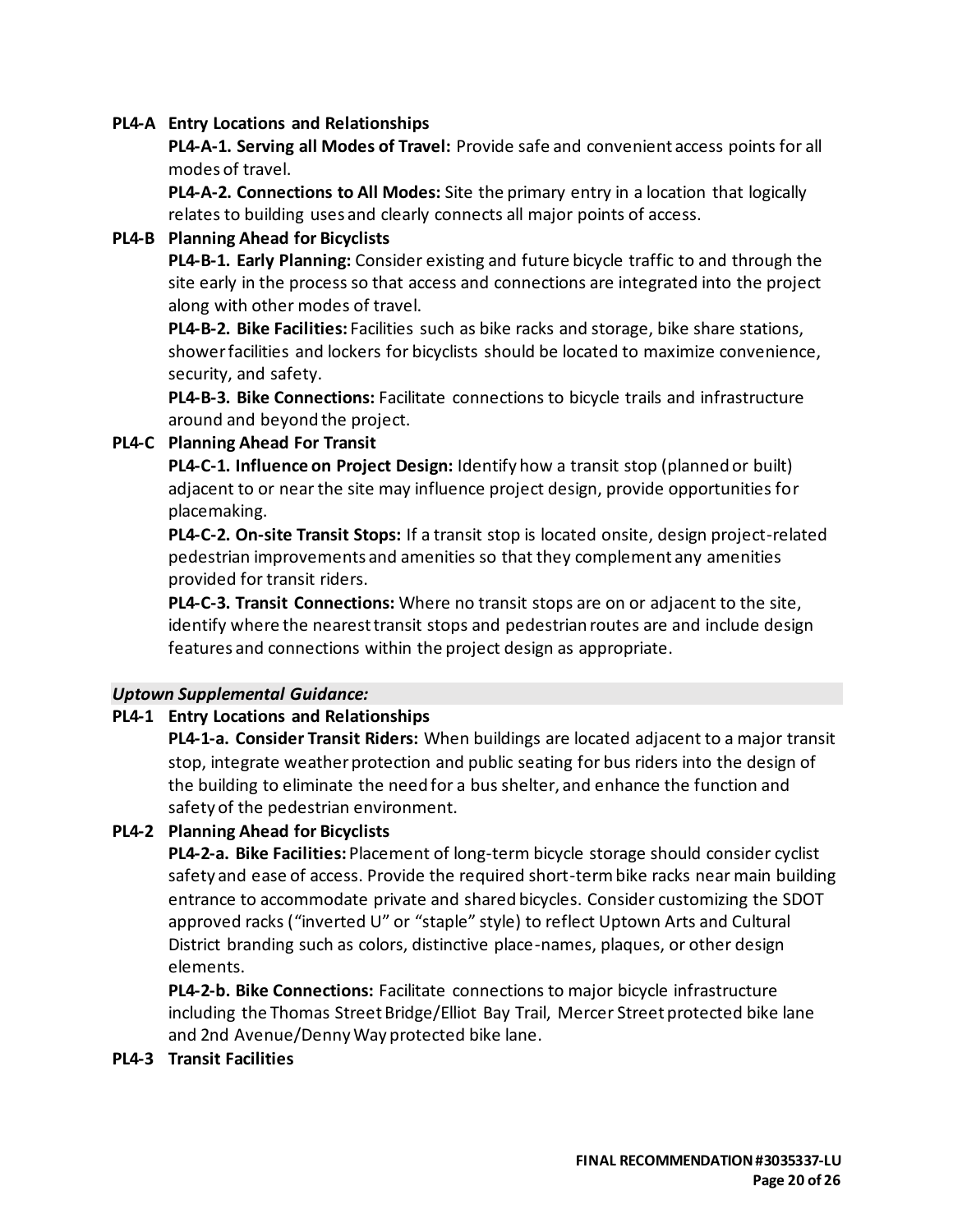**PL4-3-a. Pedestrian Activity:** Transit facilities should be designed as an integral part of any co-development and be designed to support all relevant Citywide Design Guidelines, especially those regarding the ground floor and pedestrian activity.

1. On Class I Pedestrian Streets, required street level uses are essential to achieving the intent of Pedestrian Street Classifications. Operational needs may require that vehicle entrances to transit facilities be wider than permitted for parking garages, and facade lengths may be greater than other structures in the neighborhood. Street frontage of these projects should maintain and reinforce the levels of pedestrian activity and visual interest that Class I Pedestrian streets are intended to achieve.

2. On all streets bus layover facilities should completely screen the layover space from public view. Ideally other uses with transparent, active storefronts are located between bus parking and all adjacent, street public right of way.

#### **DESIGN CONCEPT**

#### **DC1 Project Uses and Activities: Optimize the arrangement of uses and activities on site. DC1-A Arrangement of Interior Uses**

**DC1-A-1. Visibility:** Locate uses and services frequently used by the public in visible or prominent areas, such as at entries or along the street front.

**DC1-A-2. Gathering Places:** Maximize the use of any interior or exterior gathering spaces.

**DC1-A-3. Flexibility:** Build in flexibility so the building can adapt over time to evolving needs, such as the ability to change residential space to commercial space as needed. **DC1-A-4. Views and Connections:** Locate interior uses and activities to take advantage of views and physical connections to exterior spaces and uses.

#### **DC1-B Vehicular Access and Circulation**

**DC1-B-1. Access Location and Design:** Choose locations for vehicular access, service uses, and delivery areas that minimize conflict between vehicles and non-motorists wherever possible. Emphasize use of the sidewalk for pedestrians, and create safe and attractive conditions for pedestrians, bicyclists, and drivers.

**DC1-B-2. Facilities for Alternative Transportation:** Locate facilities for alternative transportation in prominent locations that are convenient and readily accessible to expected users.

## **DC1-C Parking and Service Uses**

**DC1-C-1. Below-Grade Parking:** Locate parking below grade wherever possible. Where a surface parking lot is the only alternative, locate the parking in rear or side yards, or on lower or less visible portions of the site.

**DC1-C-2. Visual Impacts:** Reduce the visual impacts of parking lots, parking structures, entrances, and related signs and equipment as much as possible.

**DC1-C-3. Multiple Uses:** Design parking areas to serve multiple uses such as children's play space, outdoor gathering areas, sports courts, woonerf, or common space in multifamily projects.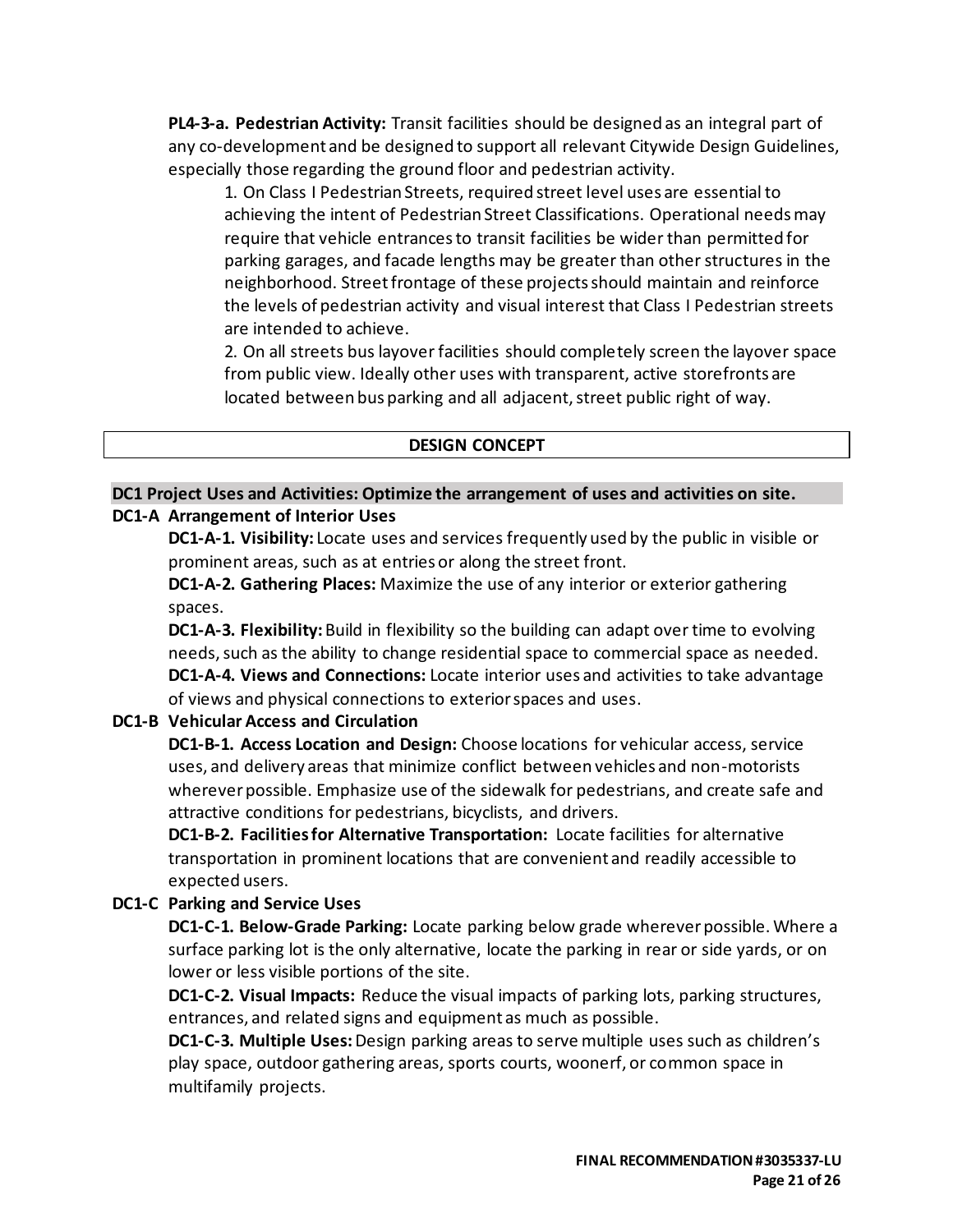**DC1-C-4. Service Uses:** Locate and design service entries, loading docks, and trash receptacles away from pedestrian areas or to a less visible portion of the site to reduce possible impacts of these facilities on building aesthetics and pedestrian circulation.

# **DC2 Architectural Concept: Develop an architectural concept that will result in a unified and functional design that fits well on the site and within its surroundings.**

## **DC2-A Massing**

**DC2-A-1. Site Characteristics and Uses:** Arrange the mass of the building taking into consideration the characteristics of the site and the proposed uses of the building and its open space.

**DC2-A-2. Reducing Perceived Mass:** Use secondary architectural elements to reduce the perceived mass of larger projects.

# **DC2-B Architectural and Facade Composition**

**DC2-B-1. Façade Composition:** Design all building facades—including alleys and visible roofs— considering the composition and architectural expression of the building as a whole. Ensure that all facades are attractive and well-proportioned.

**DC2-B-2. Blank Walls:** Avoid large blank walls along visible façades wherever possible. Where expanses of blank walls, retaining walls, or garage facades are unavoidable, include uses or design treatments at the street level that have human scale and are designed for pedestrians.

# **DC2-C Secondary Architectural Features**

**DC2-C-1. Visual Depth and Interest:** Add depth to facades where appropriate by incorporating balconies, canopies, awnings, decks, or other secondary elements into the façade design. Add detailing at the street level in order to create interest for the pedestrian and encourage active street life and window shopping (in retail areas). **DC2-C-2. Dual Purpose Elements:** Consider architectural features that can be dual purpose— adding depth, texture, and scale as well as serving other project functions. **DC2-C-3. Fit With Neighboring Buildings:** Use design elements to achieve a successful fit between a building and its neighbors.

## **DC2-D Scale and Texture**

**DC2-D-1. Human Scale:** Incorporate architectural features, elements, and details that are of human scale into the building facades, entries, retaining walls, courtyards, and exterior spaces in a manner that is consistent with the overall architectural concept **DC2-D-2. Texture:** Design the character of the building, as expressed in the form, scale, and materials, to strive for a fine-grained scale, or "texture," particularly at the street level and other areas where pedestrians predominate.

# **DC2-E Form and Function**

**DC2-E-1. Legibility and Flexibility:** Strive for a balance between building use legibility and flexibility. Design buildings such that their primary functions and uses can be readily determined from the exterior, making the building easy to access and understand. At the same time, design flexibility into the building so that it may remain useful over time even as specific programmatic needs evolve.

## *Uptown Supplemental Guidance:*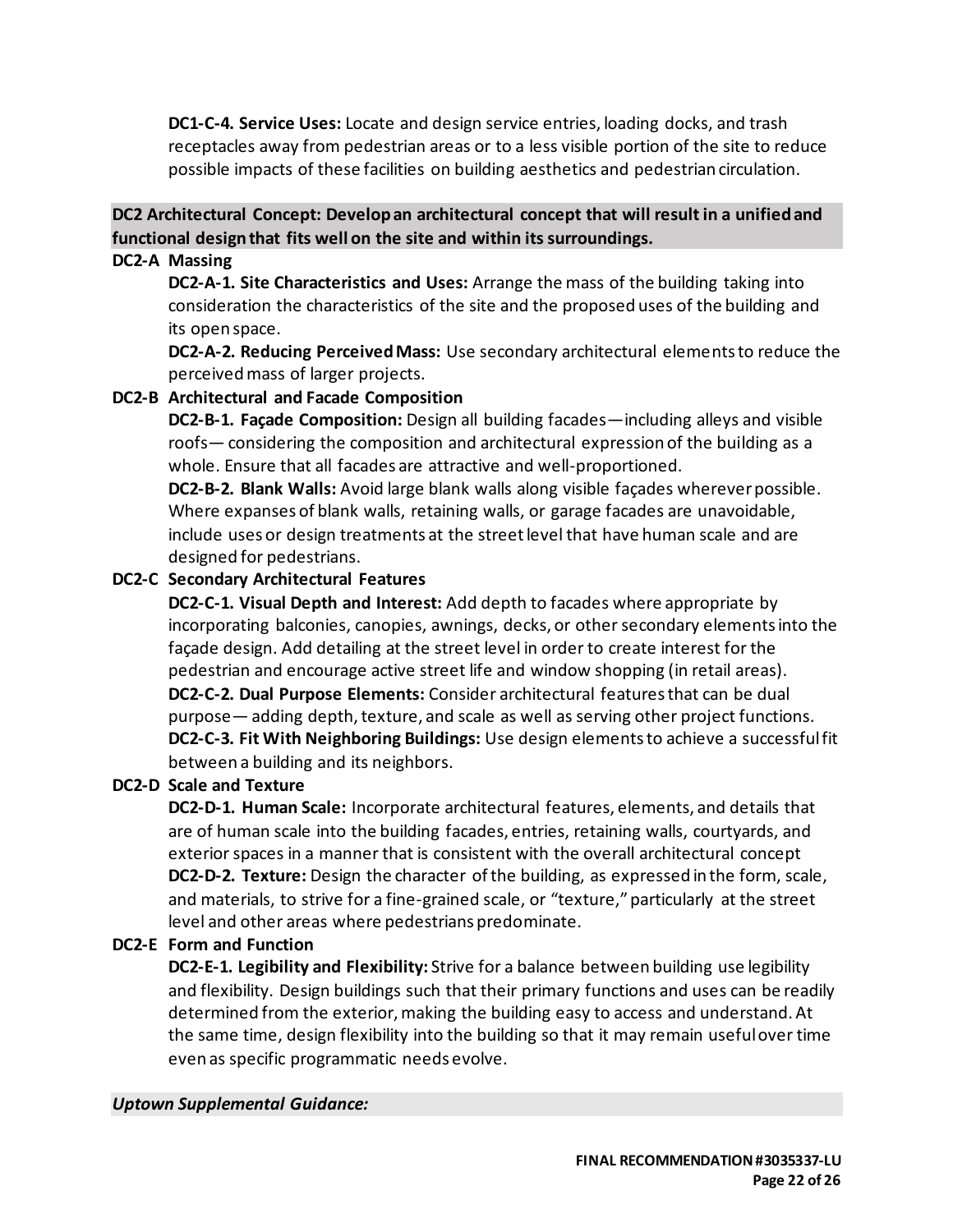## **DC2-1 Architectural Context**

**DC2-1-a. Arts & Cultural District:** Architecture that emphasizes human scale, streetscape rhythm, quality detailing and materials is more important than consistency with a particular period or style. Uptown's evolving and dynamic architectural context embraces a range of historical styles, and modern innovative design that reflects the Uptown Arts and Cultural District.

#### **DC2-2 Blank Walls and Retaining Walls**

**DC2-2-a. Artwork & Murals:** Artwork and murals, created in collaboration with the Uptown Arts and Cultural Coalition, are encouraged for any temporary or permanent blank walls.

**DC2-2-b. Pattern & Texture:** Throughout Uptown any visible retaining walls should be constructed of materials that will provide substantial pattern and texture. Rockery, stone, stacked stone or stained concrete, or brick are preferred. Walls should be appropriately designed and scaled for the pedestrian environment. Landscaping or art in conjunction with retaining walls is strongly encouraged.

#### **DC2-3 Secondary Architectural Features**

**DC2-3-a. Storefront Design:** Design storefronts to allow and encourage tenants to create individualized architectural features.

**DC2-3-b. Window Design:** Encourage substantial window detailing and recessed windows. Discourage flush window treatments.

#### **DC2-4 Dual Purpose Elements**

**DC2-4-a. Canopies & Weather Protection:** The use of exterior canopies or other weather protection features is favored throughout Uptown for residential and commercial uses. Canopies and awnings should be sized to the scale of the building and the pedestrian, and blend well with the building and surroundings.

## **DC2-5 Tall Buildings**

**DC2-5-a. Response to Context:** Integrate and transition to a surrounding fabric of differing heights; relate to existing visual datums, the street wall and parcel patterns. Respond to prominent nearby sites and/or sites with axial focus or distant visibility, such as waterfronts, public view corridors, street ends.

**DC2-5-b. Tall Form Placement, Spacing & Orientation:** Locate the tall forms to optimize the following: minimize shadow impacts on public parks, plazas and places; maximize tower spacing to adjacent structures; afford light and air to the streets, pedestrians and public realm; and minimize general impacts to nearby existing and future planned occupants.

**DC2-5-c. Tall Form Design:** Avoid long slabs and big, unmodulated boxy forms, which cast bigger shadows and lack scale or visual interest. Consider curved, angled, shifting and/or carved yet coherent forms. Shape and orient tall floorplates based on context, nearby opportunities and design concepts, not simply to maximize internal efficiencies. Modulation should be up-sized to match the longer, taller view distances.

**DC2-5-d. Intermediate Scales:** To mediate the extra height/scale, add legible, multistory intermediate scale elements: floor groupings, gaskets, off-sets, projections, sky terraces, layering, or other legible modulations to the middle of tall forms. Avoid a single repeated extrusion from base to top.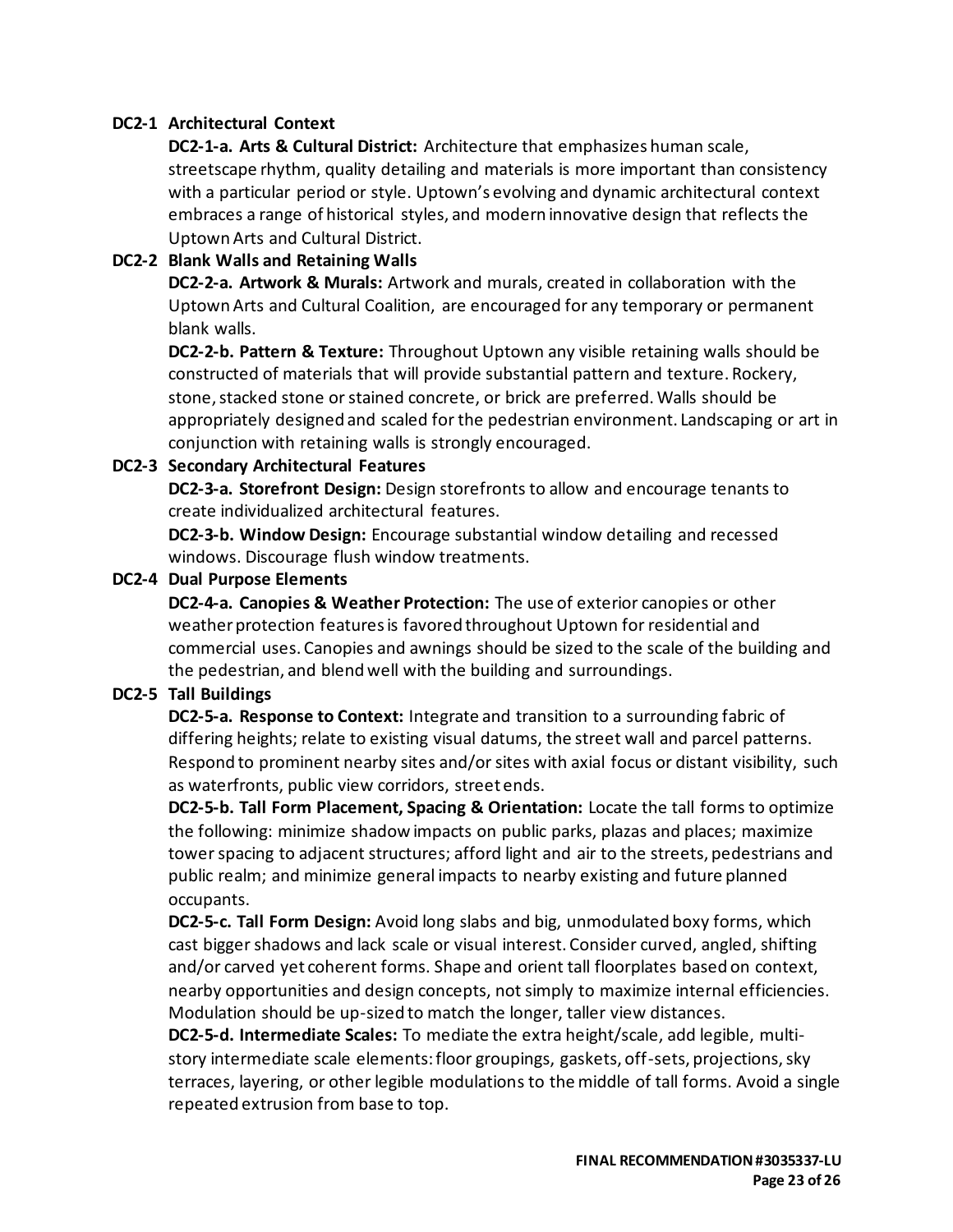**DC2-5-e. Shape & Design All Sides:** Because tall forms are visible from many viewpoints/ distances, intentionally shape the form and design of all sides (even party walls), responding to differing site patterns and context relationships. Accordingly, not all sides

may have the same forms or display identical cladding. **DC2-5-f. Adjusted Base Scale:** To mediate the form's added height, design a 1-3 story base scale, and/or highly legible base demarcation to transition to the ground and mark the 'street room' proportion. Tall buildings require several scale readings, and the otherwise typical single-story ground floor appears squashed by the added mass above.

**DC2-5-g. Ground Floor Uses:** Include identifiable primary entrances -scaled to the tall form - and provide multiple entries. Include genuinely activating uses or grade-related residences to activate all streets.

**DC2-5-h. Facade Depth & Articulation:** Use plane changes, depth, shadow, and texture to provide human scale and interest and to break up the larger façade areas of tall buildings, especially in the base and lower 100 feet. Compose fenestration and material dimensions to be legible and richly detailed from long distances.

**DC2-5-i. Quality & 6th Elevations:** Intentionally design and employ quality materials and detailing, including on all soffits, balconies, exterior ceilings and other surfaces seen from below, including lighting, vents, etc.

**DC2-5-j. Transition to the Sky & Skyline Composition:** Create an intentional, designed terminus to the tall form and enhance the skyline (not a simple flat 'cut-off'). Integrate all rooftop elements and uses into the overall design, including mechanical screens, maintenance equipment, amenity spaces and lighting. Use wide photo simulations to study & design how the tall building will contribute to the overall skyline profile and variety of forms.

# **DC3 Open Space Concept: Integrate open space design with the building design so that they complement each other.**

## **DC3-A Building-Open Space Relationship**

**DC3-A-1. Interior/Exterior Fit:** Develop an open space concept in conjunction with the architectural concept to ensure that interior and exterior spaces relate well to each other and support the functions of the development.

## **DC3-B Open Space Uses and Activities**

**DC3-B-1. Meeting User Needs:** Plan the size, uses, activities, and features of each open space to meet the needs of expected users, ensuring each space has a purpose and function.

**DC3-B-2. Matching Uses to Conditions:** Respond to changing environmental conditions such as seasonal and daily light and weather shifts through open space design and/or programming of open space activities.

**DC3-B-3. Connections to Other Open Space:** Site and design project-related open spaces to connect with, or enhance, the uses and activities of other nearby public open space where appropriate.

**DC3-B-4. Multifamily Open Space:** Design common and private open spaces in multifamily projects for use by all residents to encourage physical activity and social interaction.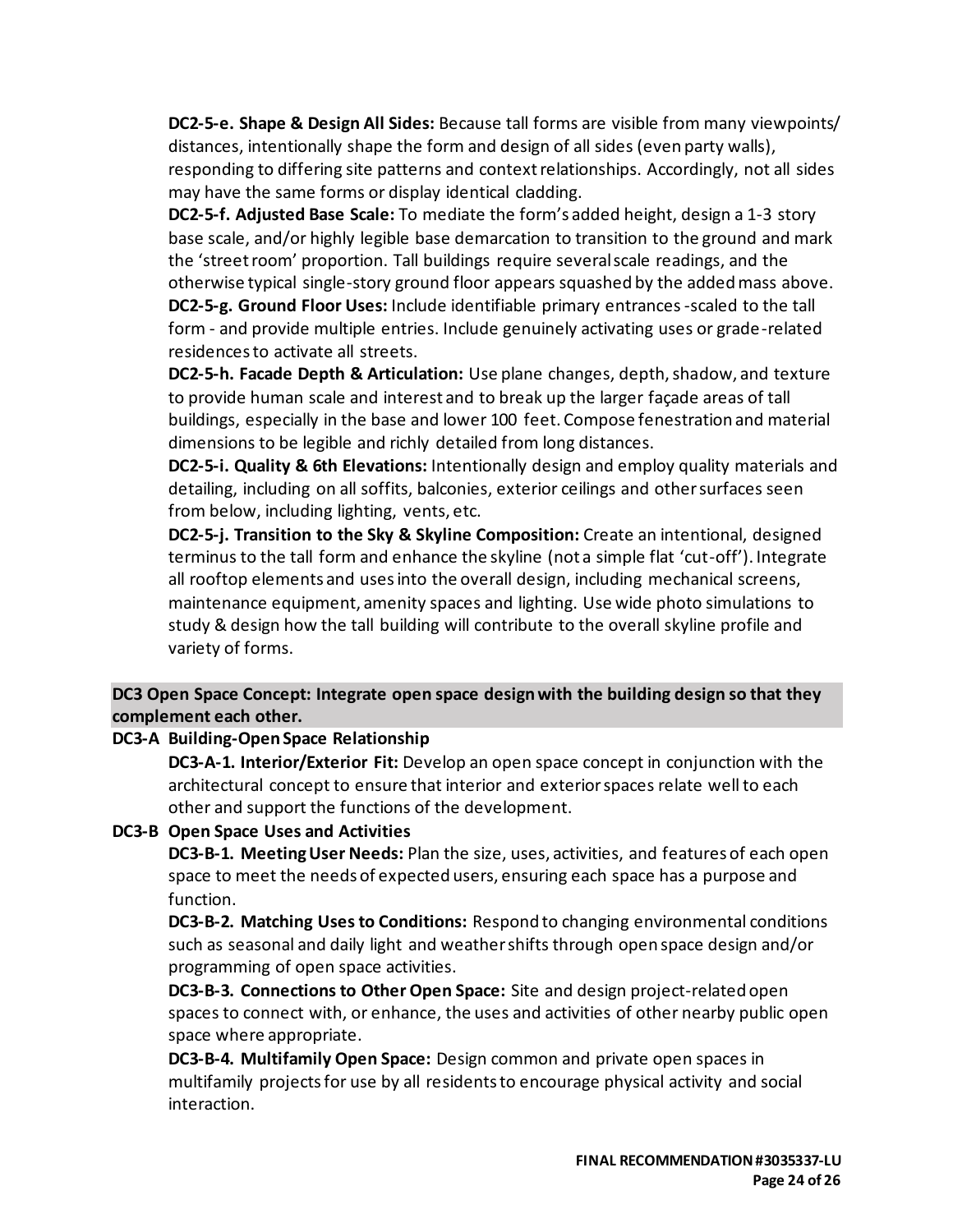**DC4 Exterior Elements and Finishes: Use appropriate and high quality elements and finishes for the building and its open spaces.**

# **DC4-A Exterior Elements and Finishes**

**DC4-A-1. Exterior Finish Materials:** Building exteriors should be constructed of durable and maintainable materials that are attractive even when viewed up close. Materials that have texture, pattern, or lend themselves to a high quality of detailing are encouraged.

**DC4-A-2. Climate Appropriateness:** Select durable and attractive materials that will age well in Seattle's climate, taking special care to detail corners, edges, and transitions.

# **DC4-B Signage**

**DC4-B-1. Scale and Character:** Add interest to the streetscape with exterior signs and attachments that are appropriate in scale and character to the project and its environs. **DC4-B-2. Coordination with Project Design:** Develop a signage plan within the context of architectural and open space concepts, and coordinate the details with façade design, lighting, and other project features to complement the project as a whole, in addition to the surrounding context.

# **DC4-C Lighting**

**DC4-C-1. Functions:** Use lighting both to increase site safety in all locations used by pedestrians and to highlight architectural or landscape details and features such as entries, signs, canopies, plantings, and art.

**DC4-C-2. Avoiding Glare:** Design project lighting based upon the uses on and off site, taking care to provide illumination to serve building needs while avoiding off-site night glare and light pollution.

# **DC4-D Trees, Landscape, and Hardscape Materials**

**DC4-D-1. Choice of Plant Materials:** Reinforce the overall architectural and open space design concepts through the selection of landscape materials.

**DC4-D-2. Hardscape Materials:** Use exterior courtyards, plazas, and other hard surfaced areas as an opportunity to add color, texture, and/or pattern and enliven public areas through the use of distinctive and durable paving materials. Use permeable materials wherever possible.

**DC4-D-3. Long Range Planning:** Select plants that upon maturity will be of appropriate size, scale, and shape to contribute to the site as intended.

**DC4-D-4. Place Making:** Create a landscape design that helps define spaces with significant elements such as trees.

# *Uptown Supplemental Guidance:*

# **DC4-1 Building Materials**

**DC4-1-b. Quality Materials:** Quality exterior finish materials should be incorporated at all levels and on all exterior walls. Materials at the street level should be of the highest quality.

**DC4-1-c. Compatible Materials:** Use materials, colors, and details to unify a building's appearance; buildings and structures should be clad with compatible materials on all sides. Where buildings have side setbacks adjacent to other buildings, materials and design treatments should intentionally 'wrap the corner' of window and door openings,